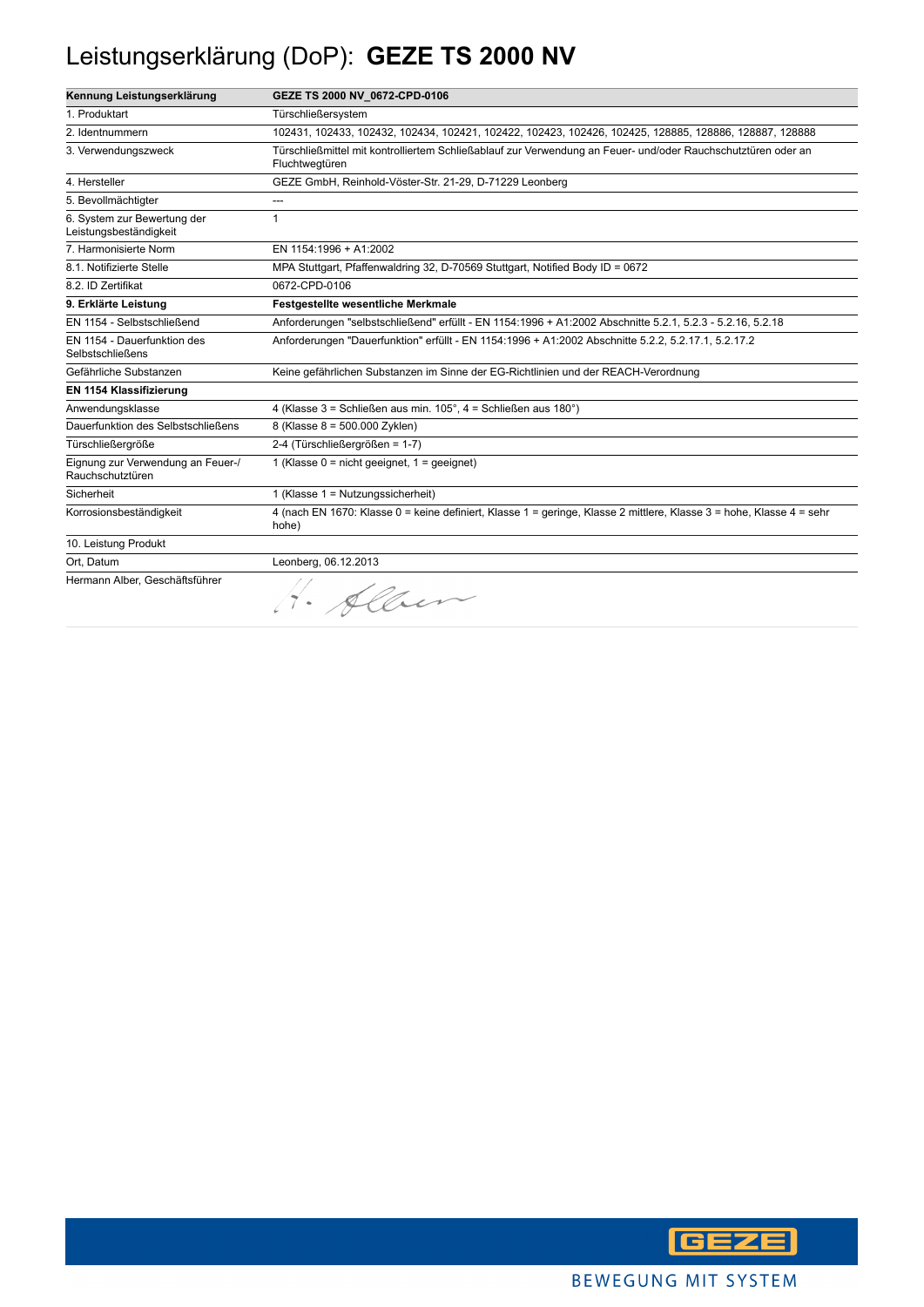## Declaration of Performance (DoP): **GEZE TS 2000 NV**

| <b>ID for Declaration of Performance</b>                    | GEZE TS 2000 NV 0672-CPD-0106                                                                                     |
|-------------------------------------------------------------|-------------------------------------------------------------------------------------------------------------------|
| 1. Type of product                                          | Door closer system                                                                                                |
| 2. Identity numbers                                         | 102431, 102433, 102432, 102434, 102421, 102422, 102423, 102426, 102425, 128885, 128886, 128887, 128888            |
| 3. Intended use                                             | Door closer with controlled closing procedure for use on fire and/or smoke protection doors or on emergency exits |
| 4. Manufacturer                                             | GEZE GmbH, Reinhold-Vöster-Str. 21-29, D-71229 Leonberg                                                           |
| 5. Authorised signatory                                     | ---                                                                                                               |
| 6. System for evaluating performance<br>reliability         | $\mathbf{1}$                                                                                                      |
| 7. Harmonised standard                                      | EN 1154:1996 + A1:2002                                                                                            |
| 8.1. Notified office                                        | MPA Stuttgart, Pfaffenwaldring 32, D-70569 Stuttgart, Notified Body ID = 0672                                     |
| 8.2. ID certificate                                         | 0672-CPD-0106                                                                                                     |
| 9. Declared performance                                     | <b>Essential characteristics determined</b>                                                                       |
| EN 1154 - Self-closing                                      | "Self-closing" requirements fulfilled - EN 1154:1996 + A1:2002 sections 5.2.1, 5.2.3 - 5.2.16, 5.2.18             |
| EN 1154 - Permanent function of the<br>self-closing feature | "Permanent function" requirements fulfilled - EN 1154:1996 + A1:2002 sections 5.2.2, 5.2.17.1, 5.2.17.2           |
| Hazardous substances                                        | No hazardous substances in the sense of the EC guidelines and REACH directive                                     |
| <b>EN 1154 Classification</b>                               |                                                                                                                   |
| Application class                                           | 4 (Class $3 =$ close from at least $105^\circ$ , $4 =$ close from $180^\circ$ )                                   |
| Permanent function of self-closing                          | 8 (Class 8 = 500,000 cycles)                                                                                      |
| Door closer size                                            | $2-4$ (door closer sizes = 1-7)                                                                                   |
| Suitability for use on fire/smoke<br>protection doors       | 1 (Class $0 = not suitable$ , $1 = suitable$ )                                                                    |
| Safety                                                      | 1 (Class $1 =$ Safe use)                                                                                          |
| Corrosion resistance                                        | 4 (acc. to EN 1670: Class 0 = none defined, Class 1 = low, Class 2 medium, Class 3 = high, Class 4 = very high)   |
| 10. Product performance                                     |                                                                                                                   |
| Place, date                                                 | Leonberg, 06.12.2013                                                                                              |
| Hermann Alber, Managing Director                            | · Alber                                                                                                           |

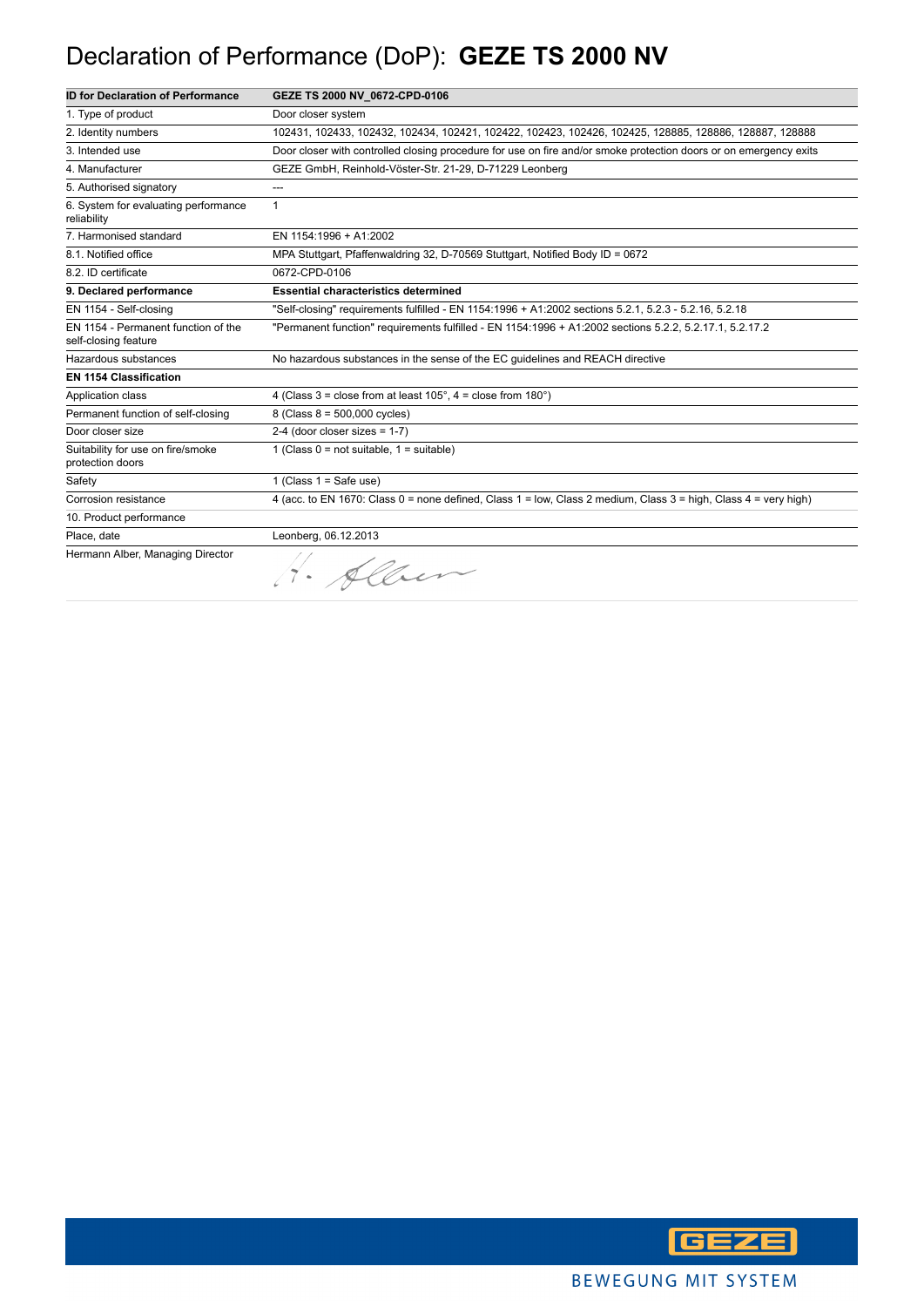#### Déclaration des performances (DoP): **GEZE TS 2000 NV**

| <b>Identification Déclaration des</b><br>performances           | GEZE TS 2000 NV_0672-CPD-0106                                                                                                             |
|-----------------------------------------------------------------|-------------------------------------------------------------------------------------------------------------------------------------------|
| 1. Type de produit                                              | Système de ferme-porte                                                                                                                    |
| 2. Numéros d'identification                                     | 102431, 102433, 102432, 102434, 102421, 102422, 102423, 102426, 102425, 128885, 128886, 128887, 128888                                    |
| 3. Usage prévu                                                  | Dispositif ferme-porte avec séquence de fermeture contrôlée pour les portes coupe-feu et/ou pare-flammes ou pour les<br>issues de secours |
| 4. Fabricant                                                    | GEZE GmbH, Reinhold-Vöster-Str. 21-29, D-71229 Leonberg                                                                                   |
| 5. Mandataire                                                   |                                                                                                                                           |
| 6. Système d'évaluation de la constance<br>des performances     | $\mathbf{1}$                                                                                                                              |
| 7. Norme harmonisée                                             | EN 1154:1996 + A1:2002                                                                                                                    |
| 8.1. Autorité notifiante                                        | MPA Stuttgart, Pfaffenwaldring 32, D-70569 Stuttgart, Notified Body ID = 0672                                                             |
| 8.2. Certificat ID                                              | 0672-CPD-0106                                                                                                                             |
| 9. Performances déclarées                                       | Principales caractéristiques constatées                                                                                                   |
| EN 1154 - fermeture automatique                                 | Exigences « fermeture automatique » remplies - EN 1154:1996 + A1:2002 paragraphes 5.2.1, 5.2.3 - 5.2.16, 5.2.18                           |
| EN 1154 - fonctionnement continu de la<br>fermeture automatique | Exigences « fonctionnement continu » remplies - EN 1154:1996 + A1:2002 paragraphes 5.2.2, 5.2.17.1, 5.2.17.2                              |
| Substances dangereuses                                          | Aucune substance dangereuse au sens entendu par les directives CE et la directive REACH                                                   |
| <b>Classification EN 1154</b>                                   |                                                                                                                                           |
| Classe d'usage                                                  | 4 (classe 3 = fermeture à partir de min. $105^\circ$ , 4 = fermeture à partir de 180 $^\circ$ )                                           |
| Fonctionnement continu de la fermeture<br>automatique           | 8 (classe $8 = 500.000$ cycles)                                                                                                           |
| Taille du ferme-porte                                           | 2-4 (tailles de ferme-porte = $1-7$ )                                                                                                     |
| Compatibilité avec les portes coupe-feu/<br>pare-flammes        | 1 (classe $0 =$ non compatible, $1 =$ compatible)                                                                                         |
| Sécurité                                                        | 1 (classe 1 = sécurité d'utilisation)                                                                                                     |
| Résistance à la corrosion                                       | 4 (selon EN 1670 : classe 0 = néant, classe 1 = faible, classe 2 moyenne, classe 3 = élevée, classe 4 = très élevée)                      |
| 10. Performances du produit                                     |                                                                                                                                           |
| Lieu, date                                                      | Leonberg, 06.12.2013                                                                                                                      |
| Hermann Alber, gérant                                           | 1. Alber                                                                                                                                  |

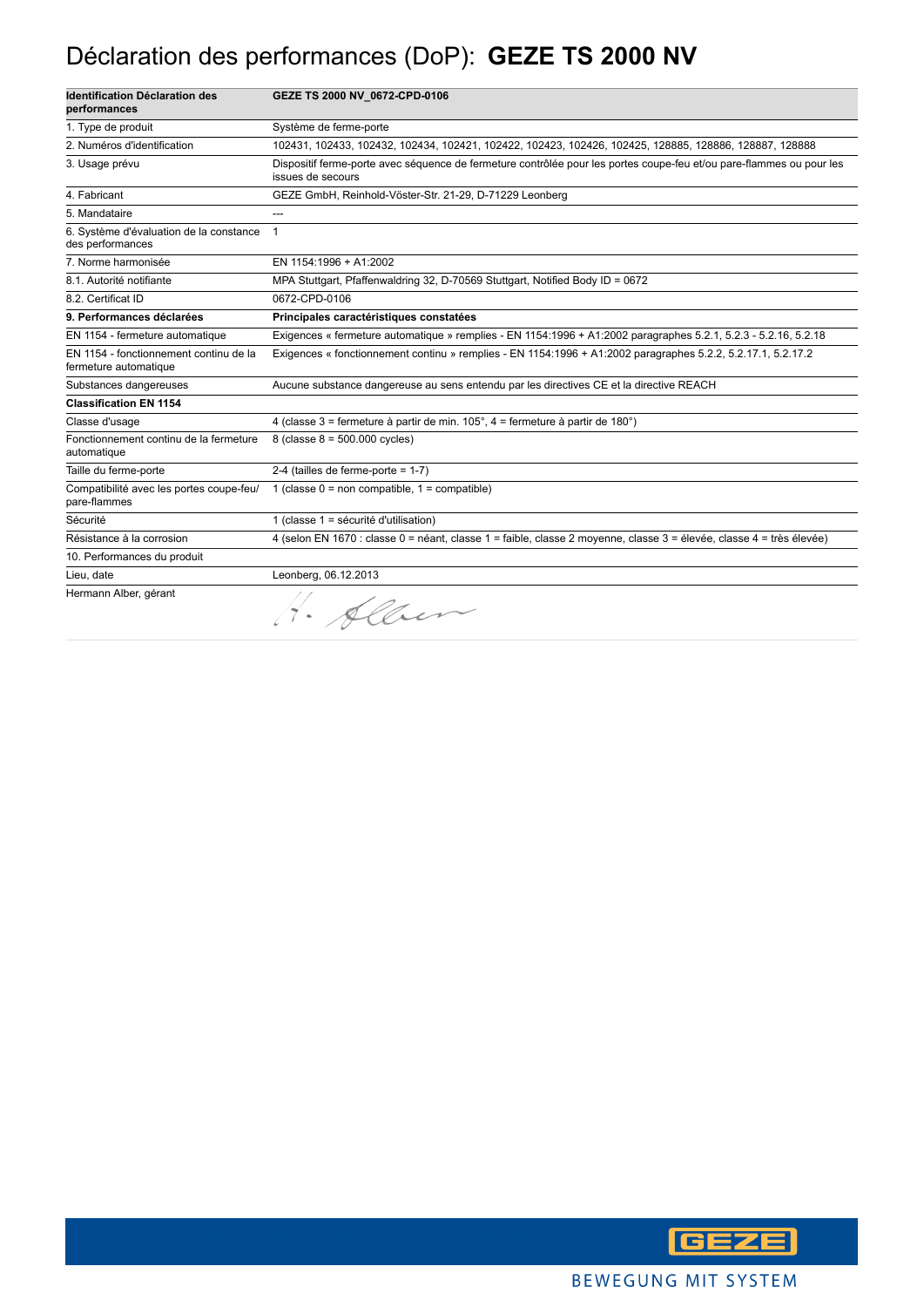#### Dichiarazione prestazioni (DoP): **GEZE TS 2000 NV**

| Identificazione dichiarazione<br>prestazioni              | GEZE TS 2000 NV 0672-CPD-0106                                                                                                      |
|-----------------------------------------------------------|------------------------------------------------------------------------------------------------------------------------------------|
| 1. Tipo di prodotto                                       | Sistema chiudiporta                                                                                                                |
| 2. Numeri ident.                                          | 102431, 102433, 102432, 102434, 102421, 102422, 102423, 102426, 102425, 128885, 128886, 128887, 128888                             |
| 3. Impiego previsto                                       | Mezzo di chiusura porta con chiusura controllata da impiegare con le porte tagliafuoco e/o tagliafumo o con le porte<br>antipanico |
| 4. Produttore                                             | GEZE GmbH, Reinhold-Vöster-Str. 21-29, D-71229 Leonberg                                                                            |
| 5. Delegato                                               | ---                                                                                                                                |
| 6. Sistema per valutare la potenzialità                   | $\mathbf{1}$                                                                                                                       |
| 7. Norma armonizzata                                      | EN 1154:1996 + A1:2002                                                                                                             |
| 8.1. Ente notificato                                      | MPA Stuttgart, Pfaffenwaldring 32, D-70569 Stuttgart, Notified Body ID = 0672                                                      |
| 8.2. Certificato ID                                       | 0672-CPD-0106                                                                                                                      |
| 9. Prestazioni dichiarate                                 | Caratteristiche importanti riscontrate                                                                                             |
| EN 1154 - a chiusura automatica                           | Requisiti "a chiusura automatica" soddisfatti - EN 1154:1996 + A1:2002 sezioni 5.2.1, 5.2.3 - 5.2.16, 5.2.18                       |
| EN 1154 - funzione continua della<br>chiusura automatica  | Requisiti "funzione continua" soddisfatti - EN 1154:1996 + A1:2002 sezioni 5.2.2, 5.2.17.1, 5.2.17.2                               |
| Sostanze pericolose                                       | Nessuna sostanza pericolosa ai sensi delle direttive europee e del decreto REACH                                                   |
| <b>Classificazione EN 1154</b>                            |                                                                                                                                    |
| Classe di impiego                                         | 4 (classe 3 = chiusura da min. 105°, 4 = chiusura da 180°)                                                                         |
| Funzione continua chiusura automatica                     | 8 (classe 8 = 500.000 cicli)                                                                                                       |
| Grandezza chiudiporta                                     | 2-4 (grandezze chiudiporta = $1-7$ )                                                                                               |
| Idoneità all'utilizzo su porte tagliafumo/<br>tagliafuoco | 1 (classe $0 = \text{non}$ idoneo, $1 = \text{idoneo}$ )                                                                           |
| Sicurezza                                                 | 1 (classe $1 =$ sicurezza d'uso)                                                                                                   |
| Resistenza alla corrosione                                | 4 (sec. EN 1670: classe 0 = non definita, classe 1 = bassa, classe 2 media, classe 3 = elevata, classe 4 = molto elevata)          |
| 10. Prestazione prodotto                                  |                                                                                                                                    |
| Luogo, data                                               | Leonberg, 06.12.2013                                                                                                               |
| Hermann Alber, Amministratore delegato                    | · Alben                                                                                                                            |

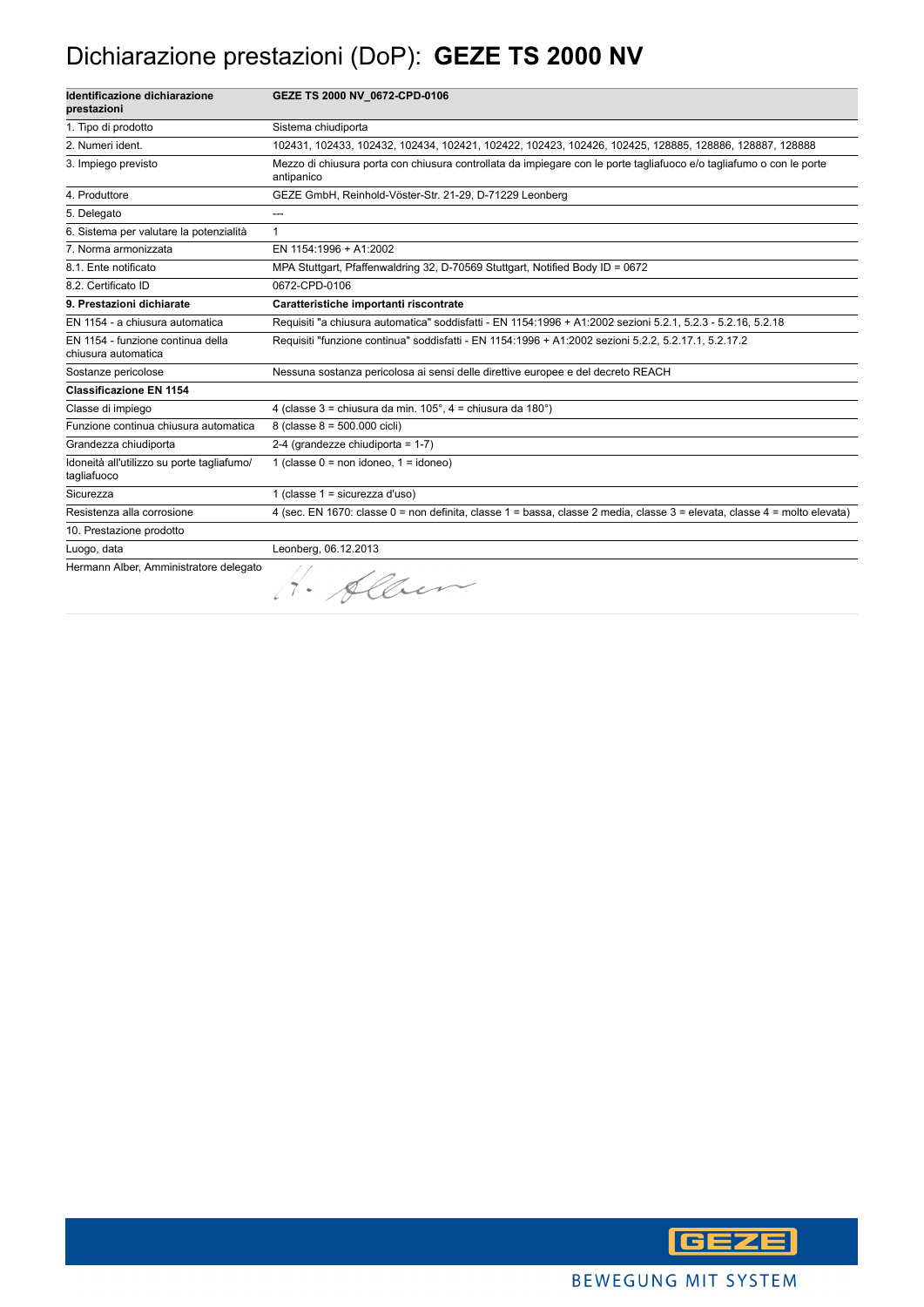## Galios deklaracijos (DoP): **GEZE TS 2000 NV**

| Galios deklaracijos identifikatorius                         | GEZE TS 2000 NV 0672-CPD-0106                                                                                                               |
|--------------------------------------------------------------|---------------------------------------------------------------------------------------------------------------------------------------------|
| 1. Gaminio rūšis                                             | Durų uždarymo itaisų sistema                                                                                                                |
| 2. Ident. numeriai                                           | 102431, 102433, 102432, 102434, 102421, 102422, 102423, 102426, 102425, 128885, 128886, 128887, 128888                                      |
| 3. Naudojimo tikslas                                         | Dury uždarymo įtaisas su valdoma uždarymo seka, skirtas naudoti priešgaisrinėse arba priešdūminėse duryse arba<br>atsarginių išėjimų duryse |
| 4. Gamintojas                                                | GEZE GmbH, Reinhold-Vöster-Str. 21-29, D-71229 Leonberg                                                                                     |
| 5. Igaliotasis asmuo                                         | ---                                                                                                                                         |
| 6. Darbinių charakteristikų pastovumo<br>vertinimo sistema   | $\mathbf{1}$                                                                                                                                |
| 7. Darnusis standartas                                       | EN 1154:1996 + A1:2002                                                                                                                      |
| 8.1. Notifikuotoji įstaiga                                   | MPA Stuttgart, Pfaffenwaldring 32, D-70569 Stuttgart, Notified Body ID = 0672                                                               |
| 8.2. ID sertifikatas                                         | 0672-CPD-0106                                                                                                                               |
| 9. Deklaruotoji galia                                        | Nustatyti esminiai požymiai                                                                                                                 |
| EN 1154. Savaime užsidaro                                    | Reikalavimai "Savaime užsidaro". EN 1154:1996 + A1:2002 5.2.1, 5.2.3-5.2.16, 5.2.18 skirsniai                                               |
| EN 1154. Nuolatinė savaiminio<br>užsidarymo funkcija         | Reikalavimai "Nuolatinė funkcija" įvykdyti. EN 1154:1996 + A1:2002 5.2.2, 5.2.17.1, 5.2.17.2 skirsniai                                      |
| Pavojingos medžiagos                                         | Nėra jokių pavojingų medžiagų pagal EB direktyvas ir REACH reglamentą                                                                       |
| EN 1154 klasifikacija                                        |                                                                                                                                             |
| Naudojimo klasė                                              | 4 (3 klasė = uždarymas nuo min. 105°, 4 = uždarymas nuo 180°)                                                                               |
| Savaiminio užsidarymo nuolatinė<br>funkcija                  | 8 (8 klasė = 500 000 ciklu)                                                                                                                 |
| Durų uždarymo įtaiso dydis                                   | 2-4 (durų uždarymo įtaisų dydžiai = 1-7)                                                                                                    |
| Tinkamumas naudoti priešgaisrinėse /<br>priešdūminėse duryse | 1 (0 klasė = netinka, $1 =$ tinka)                                                                                                          |
| Sauga                                                        | 1 (1 klasė = naudojimo sauga)                                                                                                               |
| Atsparumas korozijai                                         | 4 (pagal EN 1670: 0 klasė = neapibrėžtas, 1 klasė = mažas, 2 klasė = vidutinis, 3 klasė = didelis, 4 klasė = labai didelis)                 |
| 10. Gaminio galia                                            |                                                                                                                                             |
| Vieta, data                                                  | Leonberg, 06.12.2013                                                                                                                        |
| Vadovas, Hermann Alber                                       | Sher                                                                                                                                        |

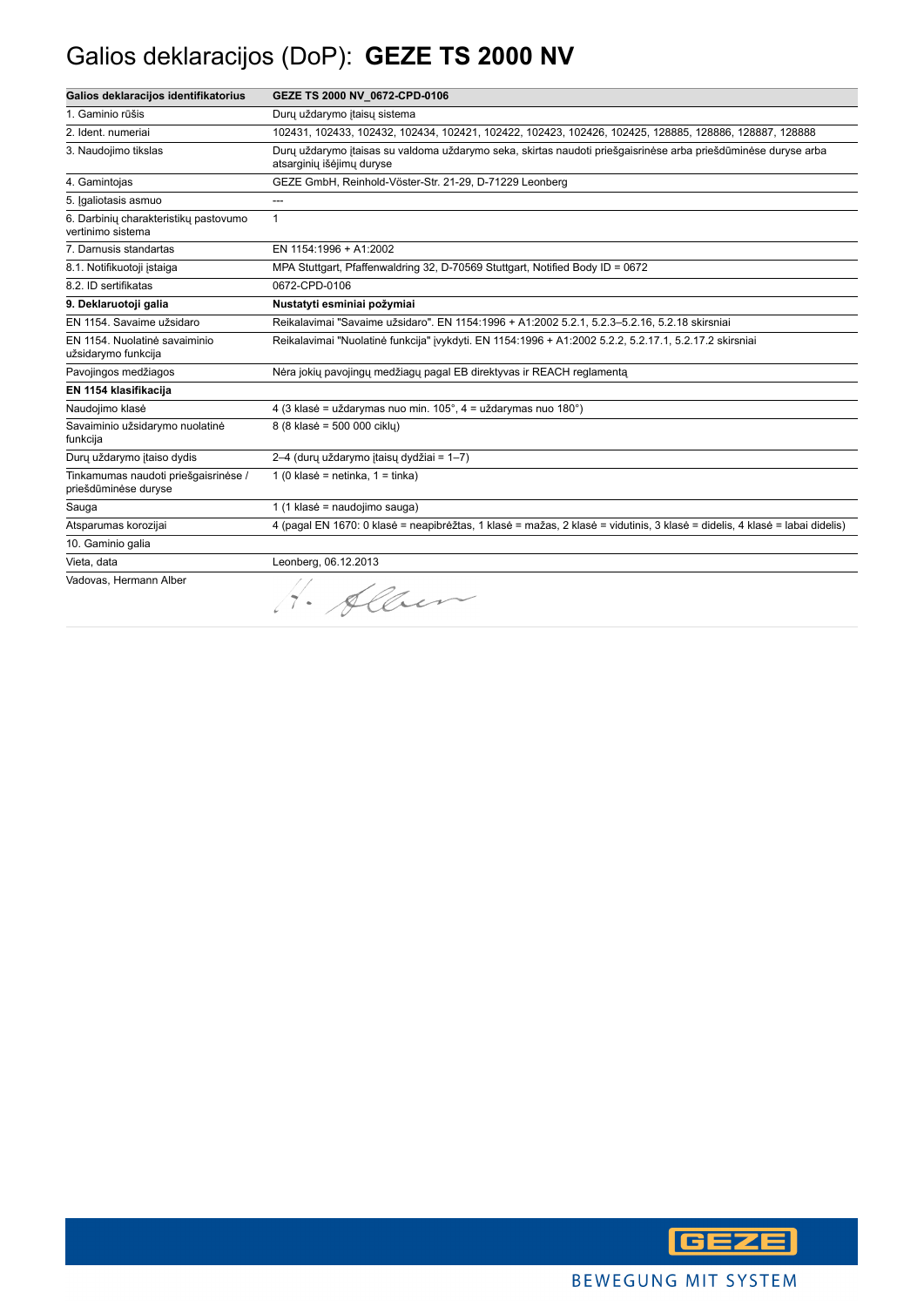## Dikjarazzjoni ta' Prestazzjoni (DoP): **GEZE TS 2000 NV**

| Identifikazzjoni għad-Dikjarazzjoni ta'<br>Prestazzioni                    | GEZE TS 2000 NV_0672-CPD-0106                                                                                                                            |
|----------------------------------------------------------------------------|----------------------------------------------------------------------------------------------------------------------------------------------------------|
| 1. Tip ta' prodott                                                         | Sistema ta' apparat li jagħlag il-bibien                                                                                                                 |
| 2. Numri ta' Identità                                                      | 102431, 102433, 102432, 102434, 102421, 102422, 102423, 102426, 102425, 128885, 128886, 128887, 128888                                                   |
| 3. Użu maħsub                                                              | Apparat li jagħlaq il-bibien bi pročedura ta' għeluq ikkontrollata għall-użu ma' bibien protettivi min-nar u / jew duħħan jew<br>ghal hrug ta' emergenza |
| 4. Manifattur                                                              | GEZE GmbH, Reinhold-Vöster-Str. 21-29, D-71229 Leonberg                                                                                                  |
| 5. Firmatarju awtorizzat                                                   | ---                                                                                                                                                      |
| 6. Sistema ghall-evalwazzioni ta'<br>affidabilità tal-prestazzioni         | 1                                                                                                                                                        |
| 7. Standard armonizzat                                                     | EN 1154:1996 + A1:2002                                                                                                                                   |
| 8.1 Ufficcju notifikat                                                     | MPA Stuttgart, Pfaffenwaldring 32, D-70569 Stuttgart, Notified Body ID = 0672                                                                            |
| 8.2 Certifikat tal-Identifikazzjoni                                        | 0672-CPD-0106                                                                                                                                            |
| 9. Prestazzjoni dikjarata                                                  | Karatteristići importanti determinati                                                                                                                    |
| EN 1154 - Għeluq awtomatiku                                                | Rekwiżiti tal-"Għeluq awtomatiku" sodisfatti - EN 1154:1996 + A1:2002 sezzjonijiet 5.2.1, 5.2.3 - 5.2.16, 5.2.18                                         |
| EN 1154 - Funzioni permanenti tal-<br>karatteristika tal-għelug awtomatiku | Rekwiżiti tal-"Funzjoni permanenti" sodisfatti - EN 1154:1996 + A1:2002 sezzjonijiet 5.2.2, 5.2.17.1, 5.2.17.2                                           |
| Sustanzi perikolużi                                                        | L-ebda sustanza perikoluża skont il-linji gwida tal-EC u tad-direttiva REACH                                                                             |
| Klassifikazzioni EN 1154                                                   |                                                                                                                                                          |
| Klassi tal-applikazzjoni                                                   | 4 (Klassi 3 = jinghalag minn tal-ingas 105°, 4 = jinghalag minn 180°)                                                                                    |
| Funzjoni permanenti ghall-gheluq<br>awtomatiku                             | 8 (Klassi 8 = 500,000 ciklu)                                                                                                                             |
| Dags tal-apparat li jagħlag il-bibien                                      | 2-4 (dagsijiet tal-apparat li jagħlag il-bibien = 1-7)                                                                                                   |
| Adegwatezza għall-użu fuq bibien għall-<br>protezzjoni min-nar/duħħan      | 1 (Klassi 0 = mhux adattat, 1 = adattat)                                                                                                                 |
| Sigurtà                                                                    | 1 (Klassi 1 = Użu bla periklu)                                                                                                                           |
| Rezistenza għas-sadid                                                      | 4 (skont EN 1670: Klassi 0 = mhux definita, Klassi 1 = baxxa, Klassi 2 medja, Klassi 3 = qħolja, Klassi 4 = qħolja ħafna)                                |
| 10. Prestazzioni tal-prodott                                               |                                                                                                                                                          |
| Post, data                                                                 | Leonberg, 06.12.2013                                                                                                                                     |
| Hermann Alber, Direttur Manigeriali                                        | H. Alber                                                                                                                                                 |

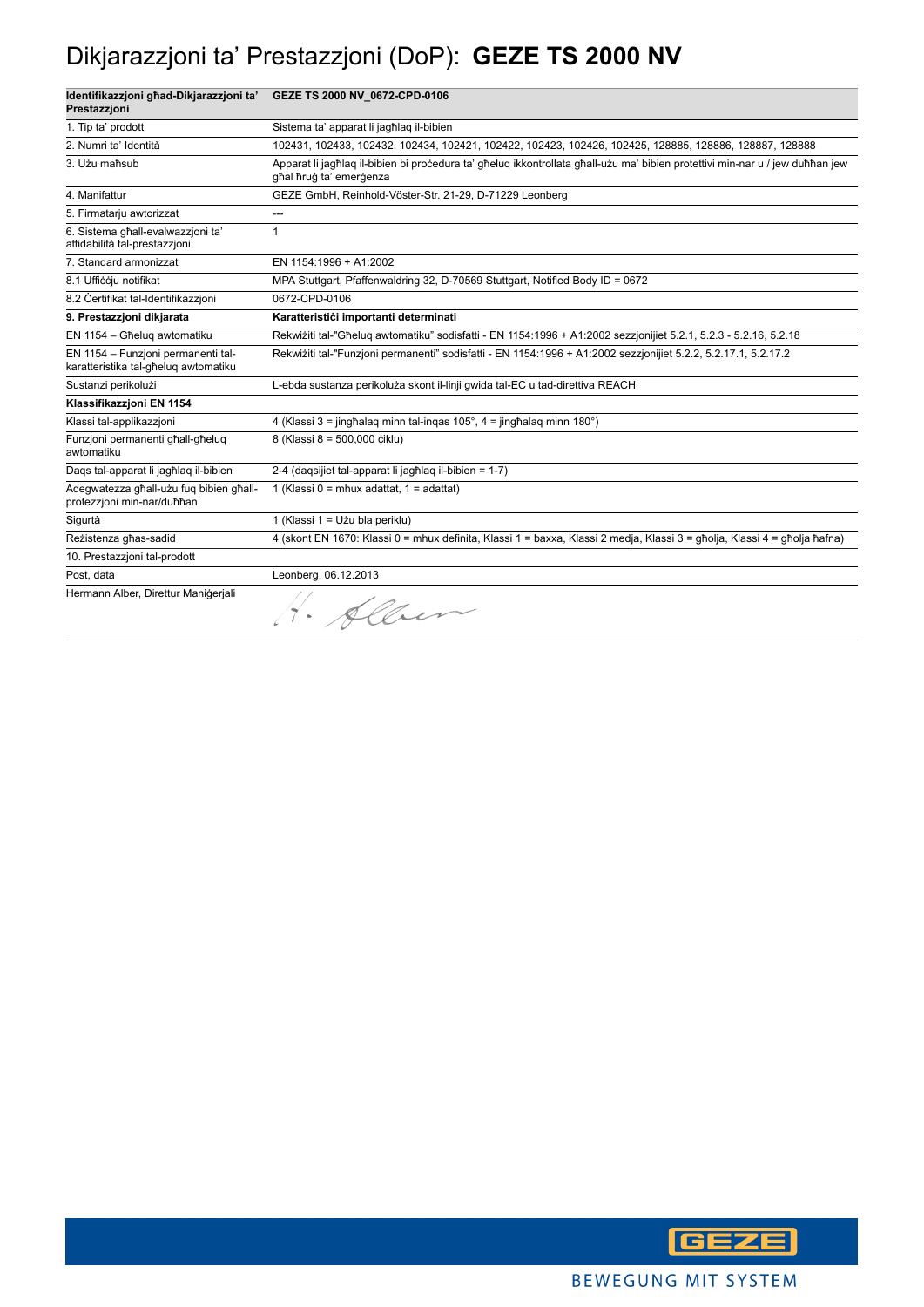## Werkingsverklaring (DoP): **GEZE TS 2000 NV**

| Aanduiding werkingsverklaring                                     | GEZE TS 2000 NV 0672-CPD-0106                                                                                                          |
|-------------------------------------------------------------------|----------------------------------------------------------------------------------------------------------------------------------------|
| 1. Soort product                                                  | Deurdrangersysteem                                                                                                                     |
| 2. Identificatienummers                                           | 102431, 102433, 102432, 102434, 102421, 102422, 102423, 102426, 102425, 128885, 128886, 128887, 128888                                 |
| 3. Toepassing                                                     | Deursluitmiddelen met gecontroleerd sluitverloop voor gebruik op brand-en/of rookwerende deuren of vluchtdeuren                        |
| 4. Fabrikant                                                      | GEZE GmbH, Reinhold-Vöster-Str. 21-29, D-71229 Leonberg                                                                                |
| 5. Gevolmachtigde                                                 | ---                                                                                                                                    |
| 6. Systeem ter beoordeling van de<br>bestendigheid van de werking | $\mathbf{1}$                                                                                                                           |
| 7. Geharmoniseerde norm                                           | EN 1154:1996 + A1:2002                                                                                                                 |
| 8.1. Officiële instantie                                          | MPA Stuttgart, Pfaffenwaldring 32, D-70569 Stuttgart, Notified Body ID = 0672                                                          |
| 8.2. ID-certificaat                                               | 0672-CPD-0106                                                                                                                          |
| 9. Gegarandeerde werking                                          | Vastgestelde wezenlijke kenmerken                                                                                                      |
| EN 1154 - Zelfsluitend                                            | Voldaan aan de eisen "zelfsluitend" - EN 1154:1996 + A1:2002 alinea's 5.2.1, 5.2.3 - 5.2.16, 5.2.18                                    |
| EN 1154 - Permanent zelfsluitend                                  | Voldaan aan de eisen "permanente functie" - EN 1154:1996 + A1:2002 alinea's 5.2.2, 5.2.17.1, 5.2.17.2                                  |
| Gevaarlijke substanties                                           | Geen gevaarlijke substanties in de zin van de EG-richtlijnen en de REACH-bepaling                                                      |
| EN 1154 classificatie                                             |                                                                                                                                        |
| Toepassingsklasse                                                 | 4 (klasse $3 =$ sluiten vanuit min. $105^\circ$ , $4 =$ sluiten vanuit $180^\circ$ )                                                   |
| Permanent zelfsluitend                                            | 8 (klasse 8 = 500.000 cycli)                                                                                                           |
| Deurdrangerformaat                                                | 2 - 4 (deurdrangerformaten = $1 - 7$ )                                                                                                 |
| Geschikt voor het gebruik op brand-/<br>rookwerende deuren        | 1 (klasse $0 =$ niet geschikt, $1 =$ geschikt)                                                                                         |
| Veiligheid                                                        | 1 (klasse 1 = gebruiksveiligheid)                                                                                                      |
| Corrosiebestendigheid                                             | 4 (conform EN 1670: Klasse 0 = geen gedefinieerd, klasse 1 = geringe, klasse 2 gemiddelde, klasse 3 = grote, klasse 4 =<br>zeer grote) |
| 10. Werking product                                               |                                                                                                                                        |
| Plaats, datum                                                     | Leonberg, 06.12.2013                                                                                                                   |
| Hermann Alber, directeur                                          | 1. Alber                                                                                                                               |

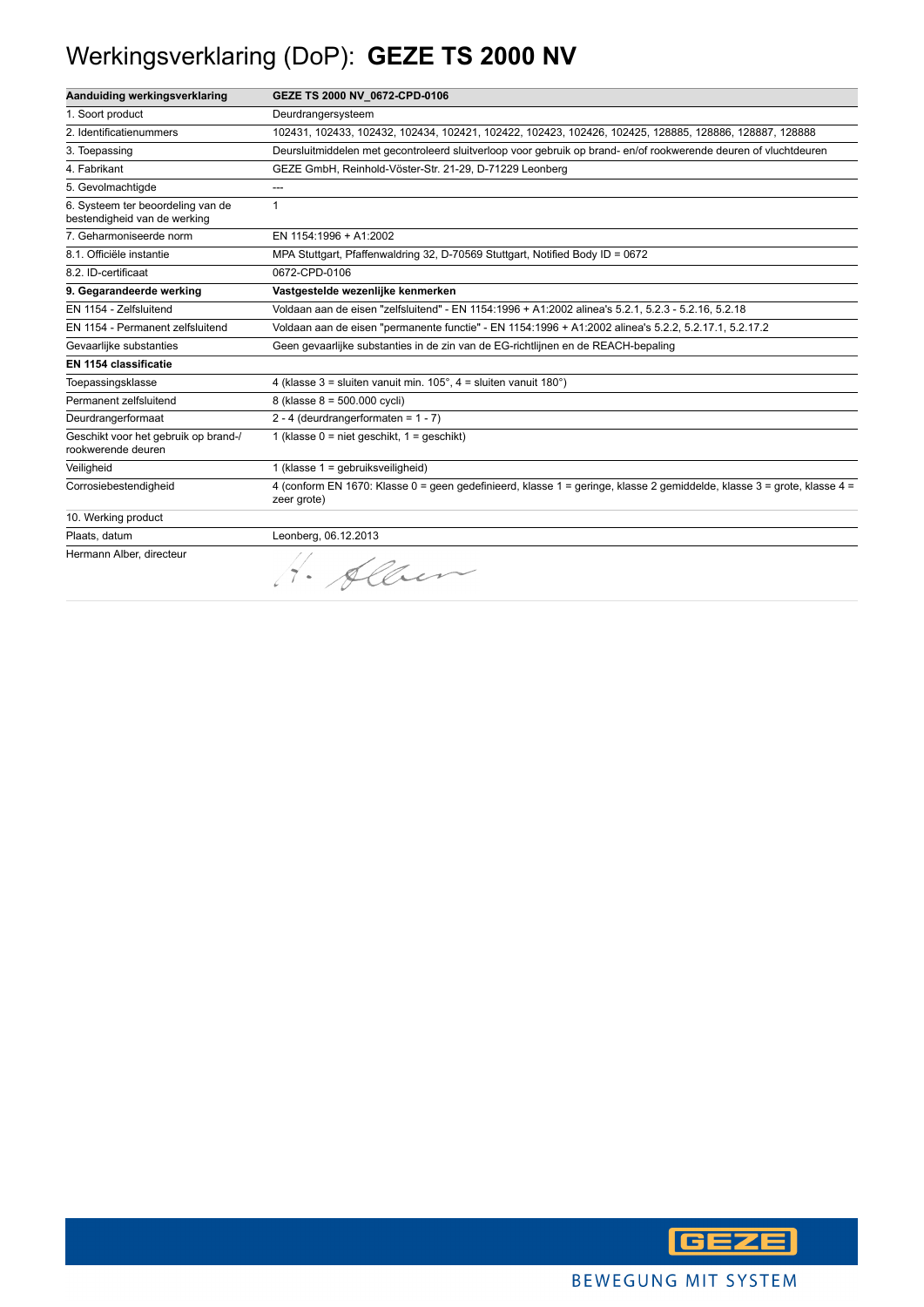## Declaração de desempenho (DoP): **GEZE TS 2000 NV**

| Marcação declaração de desempenho                          | GEZE TS 2000 NV 0672-CPD-0106                                                                                                                             |
|------------------------------------------------------------|-----------------------------------------------------------------------------------------------------------------------------------------------------------|
| 1. Tipo de produto                                         | Sistema de molas aéreas                                                                                                                                   |
| 2. Números de identificação                                | 102431, 102433, 102432, 102434, 102421, 102422, 102423, 102426, 102425, 128885, 128886, 128887, 128888                                                    |
| 3. Finalidade                                              | Dispositivo de fecho de porta com sequência de fecho controlada para aplicação em portas corta-fogo e/ou portas corta-<br>fumo ou em portas de emergência |
| 4. Fabricante                                              | GEZE GmbH, Reinhold-Vöster-Str. 21-29, D-71229 Leonberg                                                                                                   |
| 5. Pessoa autorizada                                       | ---                                                                                                                                                       |
| 6. Sistema para avaliação da<br>regularidade do desempenho | 1                                                                                                                                                         |
| 7. Norma harmonizada                                       | EN 1154:1996 + A1:2002                                                                                                                                    |
| 8.1. Organismo notificado                                  | MPA Stuttgart, Pfaffenwaldring 32, D-70569 Stuttgart, Notified Body ID = 0672                                                                             |
| 8.2. Certificado ID                                        | 0672-CPD-0106                                                                                                                                             |
| 9. Desempenho declarado                                    | Características essenciais determinadas                                                                                                                   |
| EN 1154 - De fecho automático                              | Requisitos "de fecho automático" cumpridos- EN 1154:1996 + A1:2002 Seccões 5.2.1, 5.2.3 - 5.2.16, 5.2.18                                                  |
| EN 1154 - Função contínua do fecho<br>automático           | Requisitos da "Função contínua" cumpridos - EN 1154:1996 + A1:2002 Secções 5.2.2, 5.2.17.1, 5.2.17.2                                                      |
| Substâncias perigosas                                      | Sem substâncias perigosas nos termos das Diretivas CE e do Regulamento REACH                                                                              |
| Classificação EN 1154                                      |                                                                                                                                                           |
| Classe de aplicação                                        | 4 (Classe 3 = fecho a partir de no mín. $105^\circ$ , 4 = fecho a partir de 180 $^\circ$ )                                                                |
| Função contínua do fecho automático                        | 8 (Classe 8 = 500.000 ciclos)                                                                                                                             |
| Tamanho da mola                                            | 2-4 (tamanhos de mola = $1-7$ )                                                                                                                           |
| Adequado para aplicação em portas<br>corta-fogo/corta-fumo | 1 (Classe 0 = não adequada, 1 = adequada)                                                                                                                 |
| Segurança                                                  | 1 (Classe 1 = segurança de utilização)                                                                                                                    |
| Resistência à corrosão                                     | 4 (de acordo com a EN 1670: Classe 0 = nenhuma definida, Classe 1 = reduzida, Classe 2 média, Classe 3 = elevada,<br>Classe 4 = muito elevada)            |
| 10. Desempenho do produto                                  |                                                                                                                                                           |
| Local, data                                                | Leonberg, 06.12.2013                                                                                                                                      |
| Hermann Alber, Gerente                                     | 1. Allen                                                                                                                                                  |

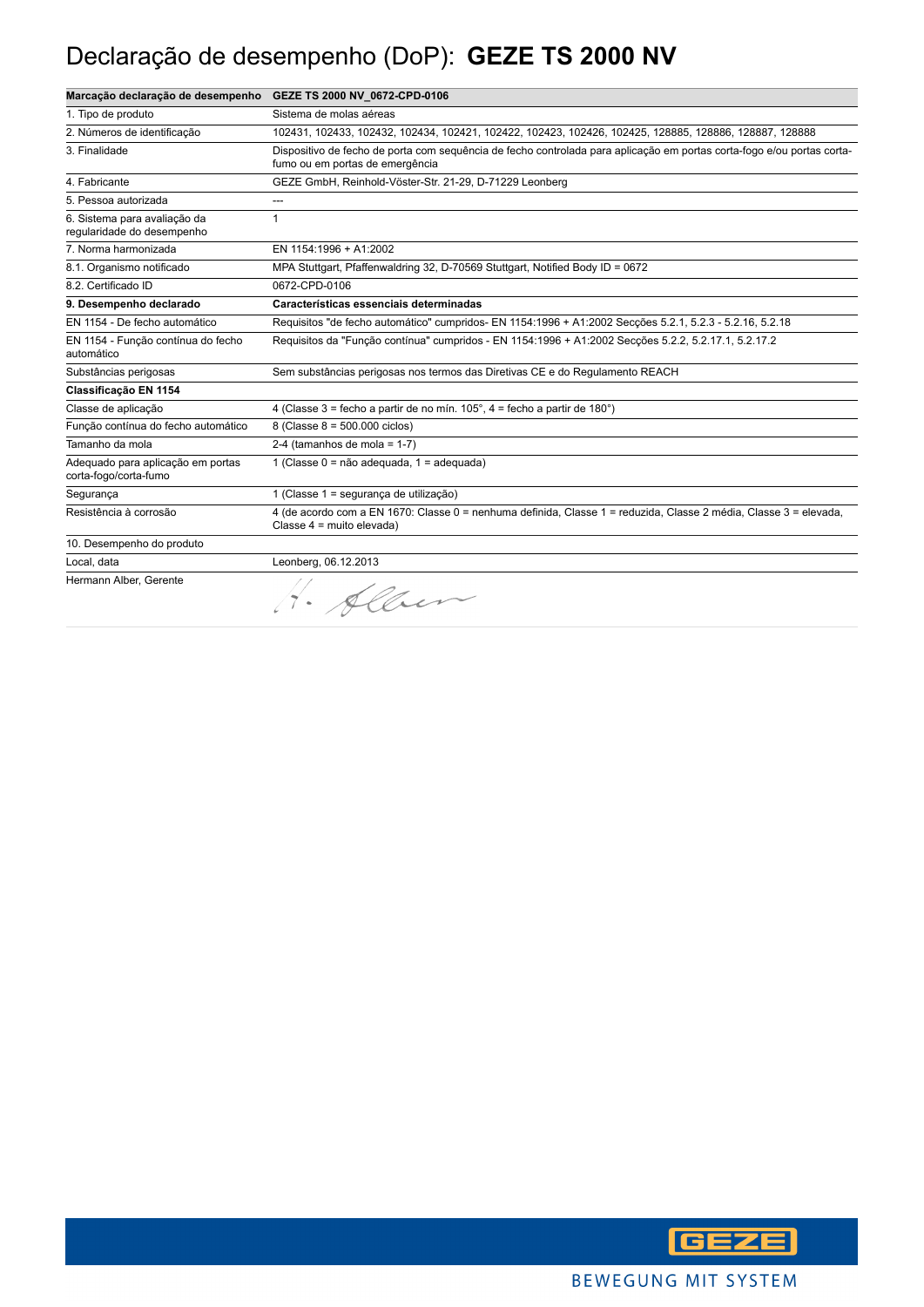## Declaraţie de performanţă (DoP): **GEZE TS 2000 NV**

| Caracteristică declarație de<br>performanță                           | GEZE TS 2000 NV_0672-CPD-0106                                                                                                                                                                         |
|-----------------------------------------------------------------------|-------------------------------------------------------------------------------------------------------------------------------------------------------------------------------------------------------|
| 1. Model produs                                                       | Sistem de amortizoare de usă                                                                                                                                                                          |
| 2. Numere de identificare                                             | 102431, 102433, 102432, 102434, 102421, 102422, 102423, 102426, 102425, 128885, 128886, 128887, 128888                                                                                                |
| 3. Scopul de utilizare                                                | Sisteme de închidere a usii cu proces controlat de închidere pentru utilizarea la usile anti-incendiu si/sau de protectie<br>împotriva flăcărilor și fumului sau la ușile de ieșire în caz de urgentă |
| 4. Producător                                                         | GEZE GmbH, Reinhold-Vöster-Str. 21-29, D-71229 Leonberg                                                                                                                                               |
| 5. Mandatar                                                           | ---                                                                                                                                                                                                   |
| 6. Sistem pentru evaluarea performanței                               | $\mathbf{1}$                                                                                                                                                                                          |
| 7. Standard armonizat                                                 | EN 1154:1996 + A1:2002                                                                                                                                                                                |
| 8.1. Organism notificat                                               | MPA Stuttgart, Pfaffenwaldring 32, D-70569 Stuttgart, Notified Body ID = 0672                                                                                                                         |
| 8.2. Certificat ID                                                    | 0672-CPD-0106                                                                                                                                                                                         |
| 9. Putere declarată                                                   | Caracteristici esentiale stabilite                                                                                                                                                                    |
| EN 1154 - Auto-închidere                                              | Îndeplinește cerințele de "auto-închidere"- EN 1154:1996 + A1:2002 paragrafele 5.2.1, 5.2.3 - 5.2.16, 5.2.18                                                                                          |
| EN 1154 - Funcție continuă a auto-<br>închiderii                      | Îndeplinește cerințele de "funcție continuă"- EN 1154:1996 + A1:2002 paragrafele 5.2.2, 5.2.17.1, 5.2.17.2                                                                                            |
| Substanțe periculoase                                                 | Fără substante periculoase în sensul Directivelor CE și ale regulamentului REACH                                                                                                                      |
| <b>Clasificarea EN 1154</b>                                           |                                                                                                                                                                                                       |
| Clasa de utilizare                                                    | 4 (clasa 3 = închidere din min. $105^\circ$ , 4 = închidere din $180^\circ$ )                                                                                                                         |
| Funcție continuă a auto-închiderii                                    | 8 (clasa 8 = 500.000 cicluri)                                                                                                                                                                         |
| Dimensiune închizător usă                                             | 2-4 (dimensiuni amortizoare usă= 1-7)                                                                                                                                                                 |
| Compatibilitatea pentru utilizarea la usile<br>anti-incendiu/anti-fum | 1 (clasa $0 = nu$ este adecvat, $1 = adecvat$ )                                                                                                                                                       |
| Siguranța                                                             | 1 (clasa 1 = siguranța în utilizare)                                                                                                                                                                  |
| Rezistența la coroziune                                               | 4 (conform EN 1670: Clasa 0 = nu este definită, Clasa 1 = redusă, Clasa 2 medie, Clasa 3 = înaltă, Clasa 4 = foarte<br>înaltă)                                                                        |
| 10. Performanța produsului                                            |                                                                                                                                                                                                       |
| Localitatea, data                                                     | Leonberg, 06.12.2013                                                                                                                                                                                  |
| Hermann Alber, Director general                                       | 1. Alber                                                                                                                                                                                              |

**GEZE**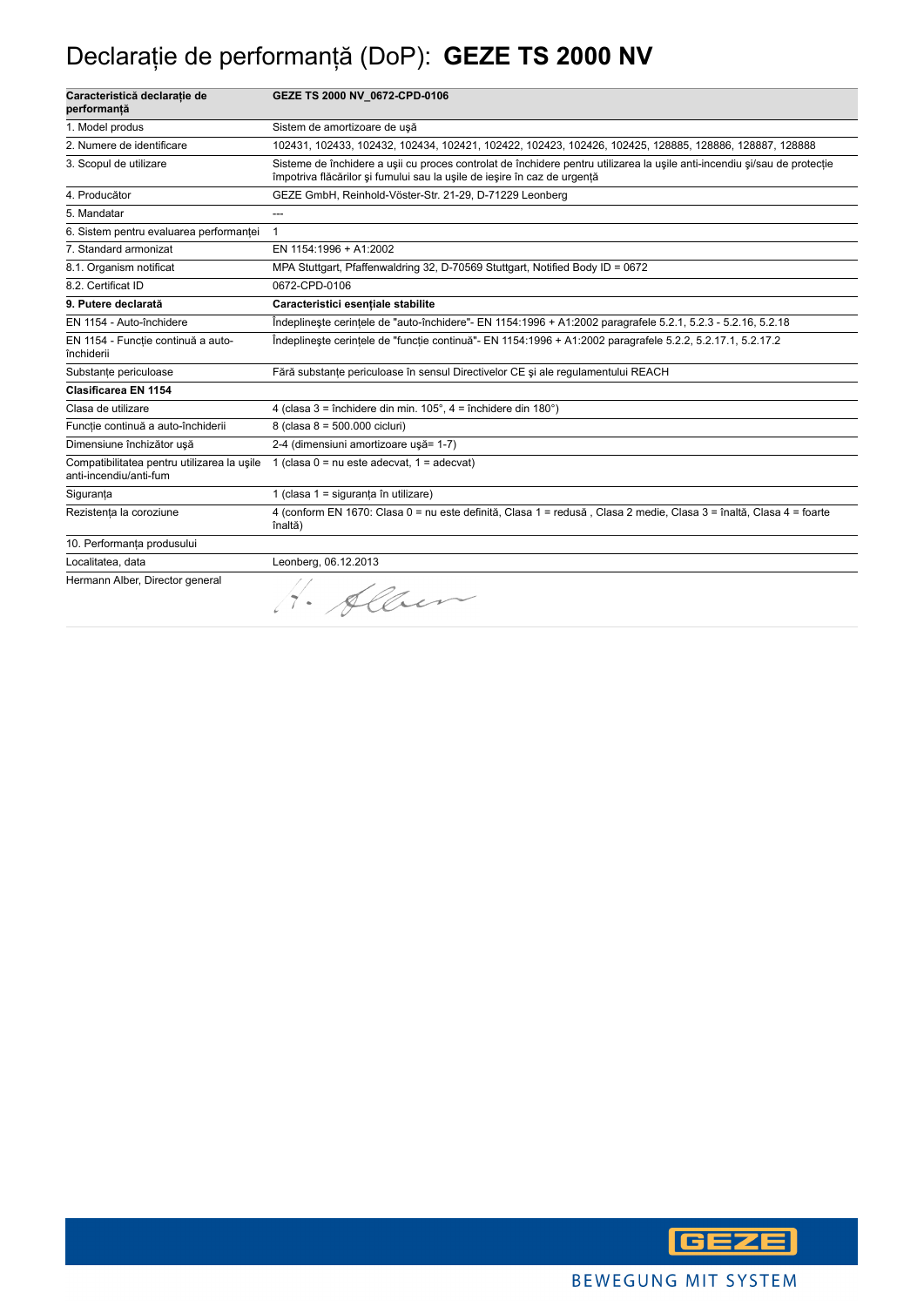## Prestandadeklaration (DoP): **GEZE TS 2000 NV**

| Kod prestandadeklaration                                | GEZE TS 2000 NV 0672-CPD-0106                                                                                           |
|---------------------------------------------------------|-------------------------------------------------------------------------------------------------------------------------|
| 1. Produkttyp                                           | Dörrstängningssystem                                                                                                    |
| 2. Ident.nummer                                         | 102431, 102433, 102432, 102434, 102421, 102422, 102423, 102426, 102425, 128885, 128886, 128887, 128888                  |
| 3. Användningsområde                                    | Dörrstängare med kontrollerat stängningsförlopp för användning på brand- och/eller rökskyddsdörrar eller i nödutgångar. |
| 4. Tillverkare                                          | GEZE GmbH, Reinhold-Vöster-Str. 21-29, D-71229 Leonberg                                                                 |
| 5. Ombud                                                | ---                                                                                                                     |
| 6. System för utvärdering av<br>produktprestandan       | 1                                                                                                                       |
| 7. Harmoniserad standard                                | EN 1154:1996 + A1:2002                                                                                                  |
| 8.1. Anmält organ                                       | MPA Stuttgart, Pfaffenwaldring 32, D-70569 Stuttgart, Notified Body ID = 0672                                           |
| 8.2. ID-certifikat                                      | 0672-CPD-0106                                                                                                           |
| 9. Angiven prestanda                                    | Fastställda viktiga egenskaper                                                                                          |
| EN 1154 - självstängande                                | Krav för "självstängande" uppfyllda - EN 1154:1996 + A1:2002 avsnitt 5.2.1, 5.2.3 - 5.2.16, 5.2.18                      |
| EN 1154 - permanent<br>självstängningsfunktion          | Krav för "permanent funktion" uppfyllda - EN 1154:1996 + A1:2002 avsnitt 5.2.2, 5.2.17.1, 5.2.17.2                      |
| Farliga ämnen                                           | Inga farliga ämnen enligt gällande EU-direktiv och REACH-förordningen                                                   |
| EN 1154-klassificering                                  |                                                                                                                         |
| Användningsklass                                        | 4 (klass 3 = stängning från min. 105°, 4 = stängning från 180°)                                                         |
| Permanent självstängningsfunktion                       | 8 (klass 8 = 500 000 cykler)                                                                                            |
| Dörrstängarstorlek                                      | 2-4 (dörrstängarstorlekar = 1-7)                                                                                        |
| Lämplighet för användning på brand-/<br>rökskyddsdörrar | 1 (klass 0 = ej lämplig, 1 = lämplig)                                                                                   |
| Säkerhet                                                | 1 (klass 1 = driftsäkerhet)                                                                                             |
| Korrosionsbeständigkeit                                 | 4 (enligt EN 1670: klass 0 = ej definierad, klass 1 = låg, klass 2 = måttlig, klass 3 = hög, klass 4 = mycket hög)      |
| 10. Produktprestanda                                    |                                                                                                                         |
| Ort, datum                                              | Leonberg, 06.12.2013                                                                                                    |
| Hermann Alber, VD                                       | H. Alber                                                                                                                |

**GEZE**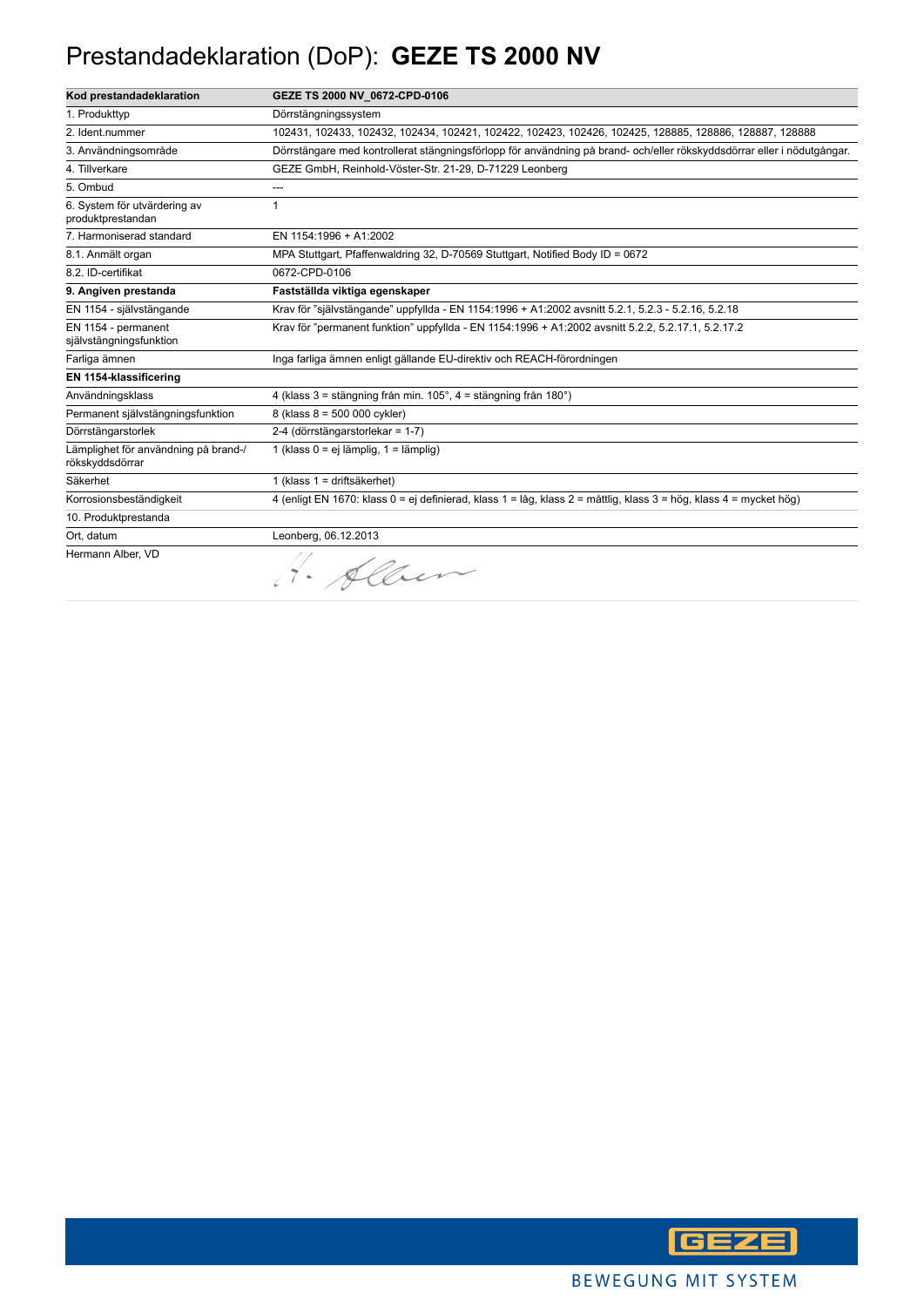## Vyhlásenie o parametroch (DoP): **GEZE TS 2000 NV**

| Identifikácia Vyhlásenie o<br>parametroch                   | GEZE TS 2000 NV 0672-CPD-0106                                                                                                                        |
|-------------------------------------------------------------|------------------------------------------------------------------------------------------------------------------------------------------------------|
| 1. Druh výrobku                                             | Dverný samozatvárač                                                                                                                                  |
| 2. Identifikačné číslo                                      | 102431, 102433, 102432, 102434, 102421, 102422, 102423, 102426, 102425, 128885, 128886, 128887, 128888                                               |
| 3. Účel použitia                                            | Prostriedok na zatváranie dverí s kontrolovaným priebehom zatvárania pre použitie na protipožiarne a/alebo dymotesné<br>dvere alebo na únikové dvere |
| 4. Výrobca                                                  | GEZE GmbH, Reinhold-Vöster-Str. 21-29, D-71229 Leonberg                                                                                              |
| 5. Splnomocnená osoba                                       | ---                                                                                                                                                  |
| 6. Systém posudzovania nemennosti<br>parametrov výrobku     | $\mathbf{1}$                                                                                                                                         |
| 7. Harmonizovaná norma                                      | EN 1154:1996 + A1:2002                                                                                                                               |
| 8.1. Notifikovaná osoba                                     | MPA Stuttgart, Pfaffenwaldring 32, D-70569 Stuttgart, Notified Body ID = 0672                                                                        |
| 8.2. ID certifikát                                          | 0672-CPD-0106                                                                                                                                        |
| 9. Deklarované parametre                                    | Stanovené podstatné vlastnosti                                                                                                                       |
| EN 1154 - samozatváracie                                    | Požiadavky "samozatváracie" splnené - EN 1154:1996 + A1:2002 odseky 5.2.1, 5.2.3 - 5.2.16, 5.2.18                                                    |
| EN 1154 - Trvalá funkcia samozatvárania                     | Požiadavky "trvalá funkcia" splnené - EN 1154:1996 + A1:2002 odseky 5.2.2, 5.2.17.1, 5.2.17.2                                                        |
| Nebezpečné látky                                            | Neobsahuje žiadne nebezpečné látky v zmysle Smerníc EU a Nariadenia REACH                                                                            |
| EN 1154 Klasifikácia                                        |                                                                                                                                                      |
| Trieda použitia                                             | 4 (trieda 3 = zatváranie z min. 105°, 4 = zatváranie zo 180°)                                                                                        |
| Trvalá funkcia samozatvárania                               | 8 (trieda 8 = 500.000 cyklov)                                                                                                                        |
| Veľkosť dverného zatvárača                                  | 2-4 (veľkosti dverných zatváračov = 1-7)                                                                                                             |
| Spôsobilosť na použite na protipožiarne/<br>dymotesné dvere | 1 (trieda 0 = nevhodné, 1 = vhodné)                                                                                                                  |
| Bezpečnosť                                                  | 1 (trieda 1 = užívacia bezpečnosť)                                                                                                                   |
| Odolnosť voči korózii                                       | 4 (podľa EN 1670: trieda 0 = nedefinovaná, trieda1 = nízka, trieda 2 stredná, trieda3 = vysoká, trieda 4 = veľmi vysoká)                             |
| 10. Parametre výrobku                                       |                                                                                                                                                      |
| Miesto, dátum                                               | Leonberg, 06.12.2013                                                                                                                                 |
| Hermann Alber, konateľ                                      | 1. Alben                                                                                                                                             |

**GEZE**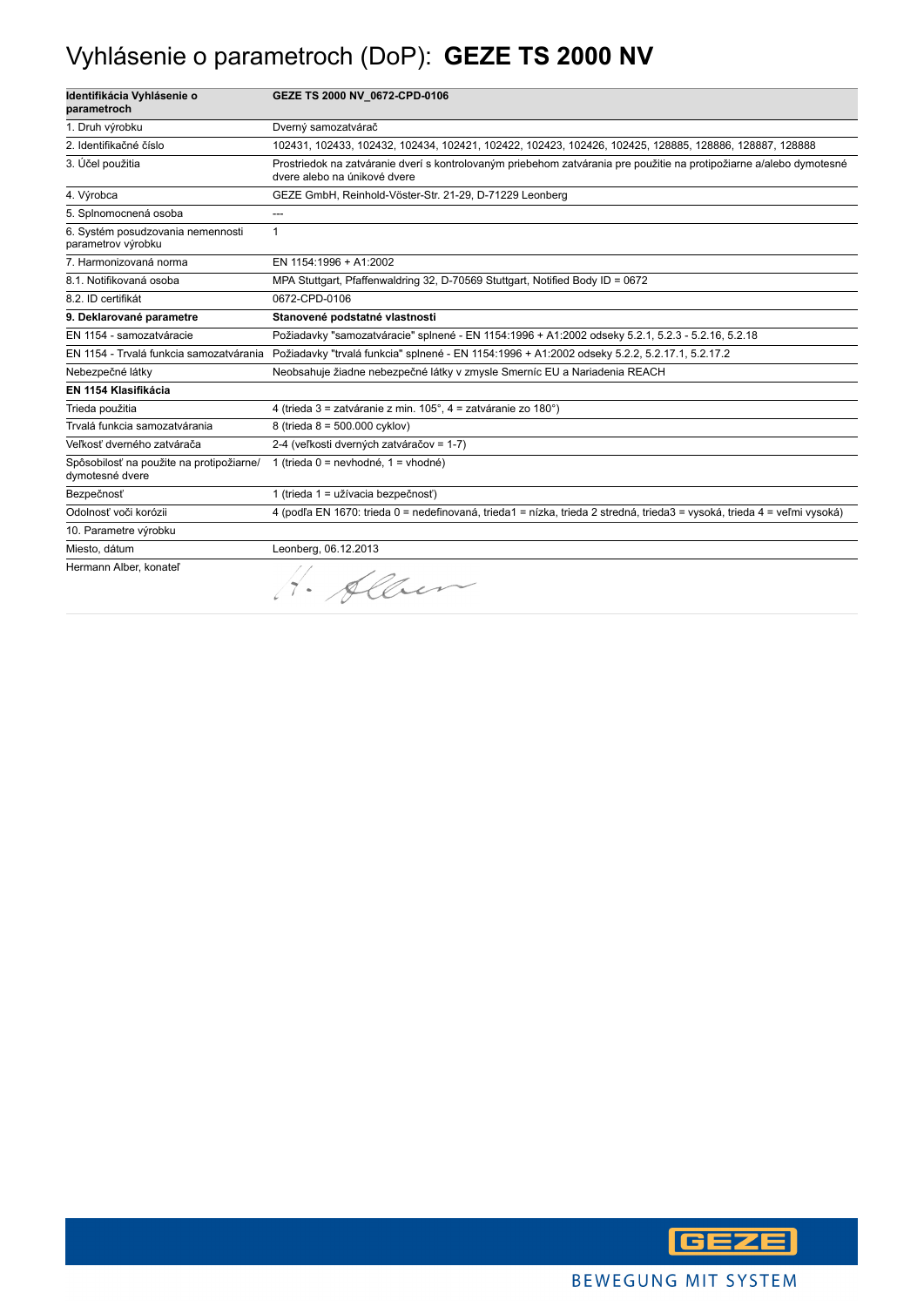## Izjava o delovanju (DoP): **GEZE TS 2000 NV**

| Karakteristika - izjava o delovanju                           | GEZE TS 2000 NV 0672-CPD-0106                                                                                                        |
|---------------------------------------------------------------|--------------------------------------------------------------------------------------------------------------------------------------|
| 1. Vrsta izdelka                                              | Sistem za zapiranje vrat                                                                                                             |
| 2. ID-številke                                                | 102431, 102433, 102432, 102434, 102421, 102422, 102423, 102426, 102425, 128885, 128886, 128887, 128888                               |
| 3. Namen uporabe                                              | Zapiralo za vrata z nadzorovanim potekom zapiranja za protipožarna in/ali protidimna vrata ali vrata za izhod v sili                 |
| 4. Proizvajalec                                               | GEZE GmbH, Reinhold-Vöster-Str. 21-29, D-71229 Leonberg                                                                              |
| 5. Pooblaščena oseba                                          | ---                                                                                                                                  |
| 6. Sistem za oceno delovanja                                  | 1                                                                                                                                    |
| 7. Usklajeni standard                                         | EN 1154:1996 + A1:2002                                                                                                               |
| 8.1. Priglašeni organ                                         | MPA Stuttgart, Pfaffenwaldring 32, D-70569 Stuttgart, Notified Body ID = 0672                                                        |
| 8.2. ID-certifikat                                            | 0672-CPD-0106                                                                                                                        |
| 9. Izjava o delovanju                                         | Ugotovljene bistvene značilnosti                                                                                                     |
| EN 1154 - Samodejno zapiranje                                 | Zahteve za "samodejno zapiranje" so izpolnjene - EN 1154:1996 + A1:2002 odseki 5.2.1, 5.2.3 - 5.2.16, 5.2.18                         |
| EN 1154 - Trajno delovanje<br>samodejnega zapiranja           | Zahteve za "trajno delovanje" so izpolnjene - EN 1154:1996 + A1:2002 odseki 5.2.2, 5.2.17.1, 5.2.17.2                                |
| Nevarne snovi                                                 | Ni nevarnih snovi v smislu ES-direktive in uredbe REACH                                                                              |
| Klasifikacija EN 1154                                         |                                                                                                                                      |
| Razred uporabe                                                | 4 (razred 3 = zapiranje iz najm. 105°, 4 = zapiranje iz 180°)                                                                        |
| Trajno delovanje samodejnega zapiranja                        | 8 (razred 8 = 500.000 ciklusov)                                                                                                      |
| Velikost zapirala za vrata                                    | 2-4 (velikosti zapiral za vrata = 1-7)                                                                                               |
| Primernost za uporabo na protipožarnih/<br>protidimnih vratih | 1 (razred $0 = ni$ primerno, $1 = p$ rimerno)                                                                                        |
| Varnost                                                       | 1 (razred $1 =$ varnost za uporabo)                                                                                                  |
| Odpornost proti koroziji                                      | 4 (v skladu z EN 1670: Razred 0 = ni opredeljena, razred 1 = majhna, razred 2 srednja, razred 3 = visoka, razred 4 = zelo<br>visoka) |
| 10. Delovanje izdelka                                         |                                                                                                                                      |
| Kraj, datum                                                   | Leonberg, 06.12.2013                                                                                                                 |
| Hermann Alber, direktor                                       | 1. Allen                                                                                                                             |

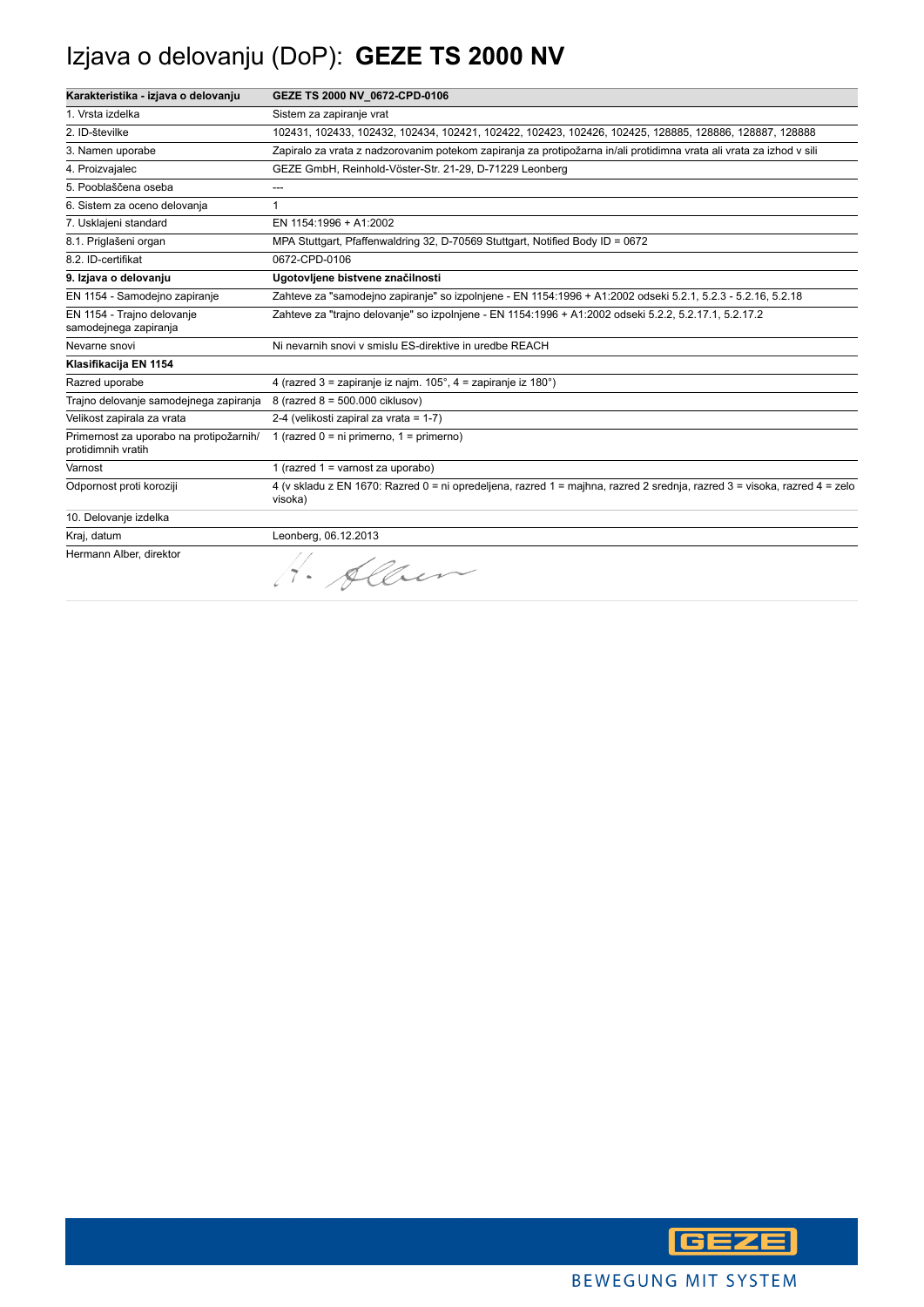#### Declaración de rendimiento (DoP): **GEZE TS 2000 NV**

| Identificación declaración de<br>rendimiento               | GEZE TS 2000 NV_0672-CPD-0106                                                                                                                      |
|------------------------------------------------------------|----------------------------------------------------------------------------------------------------------------------------------------------------|
| 1. Tipo de producto                                        | Sistema de cierrapuertas                                                                                                                           |
| 2. Nº de identificación                                    | 102431, 102433, 102432, 102434, 102421, 102422, 102423, 102426, 102425, 128885, 128886, 128887, 128888                                             |
| 3. Finalidad                                               | Dispositivo cierrapuertas con secuencia de cierre controlada para el empleo en puertas cortafuegos y cortahumos o<br>puertas de vías de evacuación |
| 4. Fabricante                                              | GEZE GmbH, Reinhold-Vöster-Str. 21-29, D-71229 Leonberg                                                                                            |
| 5. Mandatario                                              | ---                                                                                                                                                |
| 6. Sistema para evaluar la resistencia de 1<br>rendimiento |                                                                                                                                                    |
| 7. Norma armonizada                                        | EN 1154:1996 + A1:2002                                                                                                                             |
| 8.1. Organismo notificado                                  | MPA Stuttgart, Pfaffenwaldring 32, D-70569 Stuttgart, Notified Body ID = 0672                                                                      |
| 8.2. Certificado ID                                        | 0672-CPD-0106                                                                                                                                      |
| 9. Rendimiento declarado                                   | Características principales constatadas                                                                                                            |
| EN 1154 - Cierre automático                                | Requisitos "cierre automático" cumplidos - EN 1154:1996 + A1:2002 Apartados 5.2.1, 5.2.3 - 5.2.16, 5.2.18                                          |
| EN 1154 - Función permanente del<br>cierre automático      | Requisitos "función permanente" cumplidos - EN 1154:1996 + A1:2002 Apartados 5.2.2, 5.2.17.1, 5.2.17.2                                             |
| Sustancias peligrosas                                      | No contiene sustancias peligrosas conforme a las directivas CE y el reglamento REACH                                                               |
| <b>Clasificación EN 1154-1</b>                             |                                                                                                                                                    |
| Clase de aplicación                                        | 4 (Clase $3 =$ Cierre de mín. $105^\circ$ , $4 =$ Cierre de $180^\circ$ )                                                                          |
| Función permanente del autocierre                          | 8 (clase $8 = 500.000$ ciclos)                                                                                                                     |
| Tamaño del cierrapuertas                                   | 2-4 (Tamaños del cierrapuertas= 1-7)                                                                                                               |
| y cortafuegos                                              | Idoneidad para el empleo en cortahumos $1$ (clase $0 =$ no adecuado, $1 =$ adecuado)                                                               |
| Seguridad                                                  | 1 (clase $1 =$ seguridad de empleo)                                                                                                                |
| Resistencia a la corrosión                                 | 4 (conforme a EN 1670: Clase 0 = no definida, clase 1 = escasa, clase 2 media, clase 3 = alta, clase 4 = muy alta)                                 |
| 10. Rendimiento producto                                   |                                                                                                                                                    |
| Lugar, fecha                                               | Leonberg, 06.12.2013                                                                                                                               |
| Hermann Alber, Director                                    | Nev                                                                                                                                                |

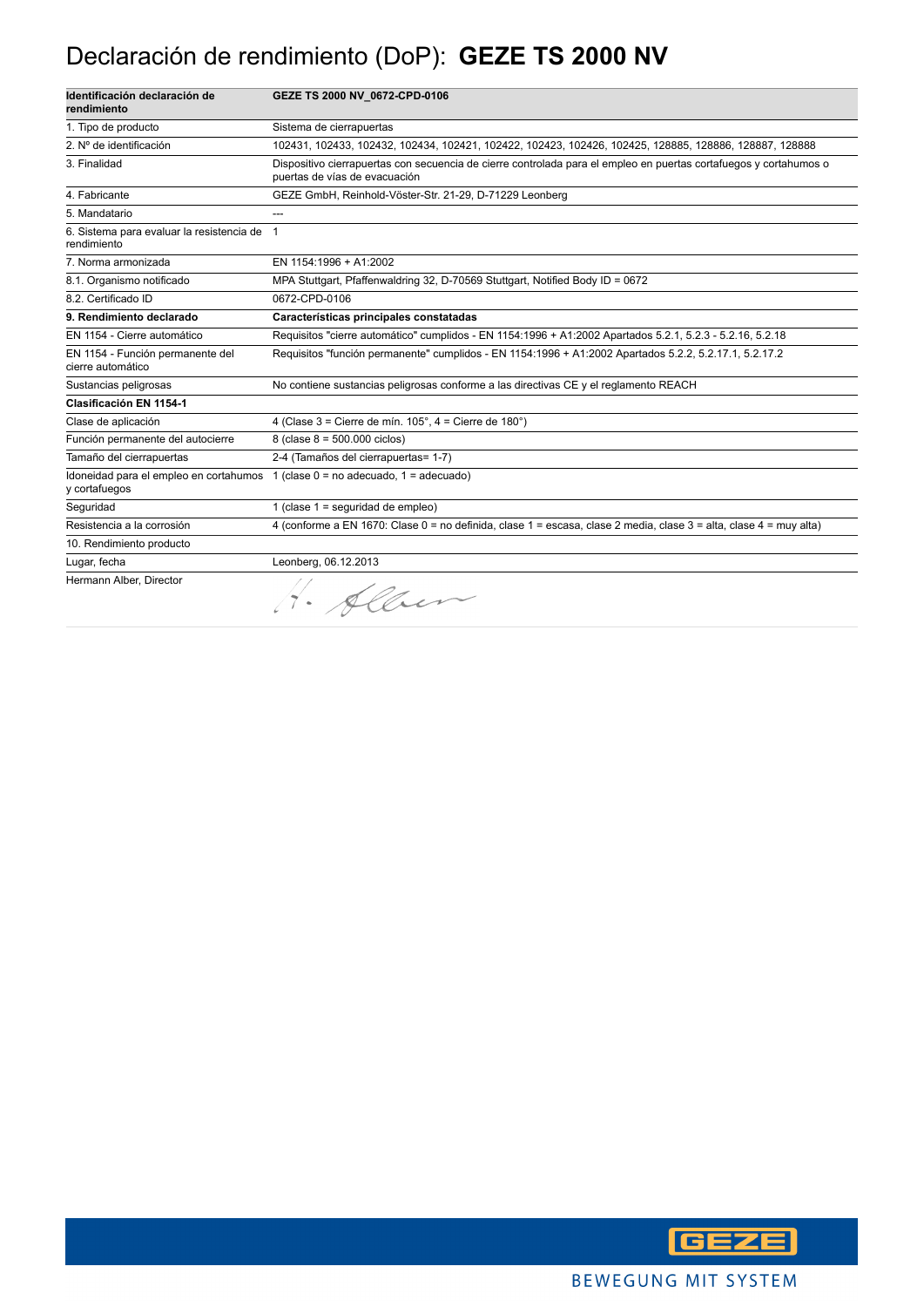## Teljesítmény nyilatkozat (DoP): **GEZE TS 2000 NV**

| Teljesítmény nyilatkozat ismertetőjel                               | GEZE TS 2000 NV_0672-CPD-0106                                                                                                                       |
|---------------------------------------------------------------------|-----------------------------------------------------------------------------------------------------------------------------------------------------|
| 1. Termékfajta                                                      | Aitócsukó rendszer                                                                                                                                  |
| 2. Azonosító számok                                                 | 102431, 102433, 102432, 102434, 102421, 102422, 102423, 102426, 102425, 128885, 128886, 128887, 128888                                              |
| 3. Az alkalmazás célja                                              | Ajtócsukó ellenőrzött záródási folyamattal tűz- és/vagy füstvédő ajtókon vagy menekülő ajtókon történő alkalmazáshoz                                |
| 4. Gyártó                                                           | GEZE GmbH, Reinhold-Vöster-Str. 21-29, D-71229 Leonberg                                                                                             |
| 5. Felhatalmazott                                                   | ---                                                                                                                                                 |
| 6. Teljesítmény állandóság értékelésére<br>szolgáló rendszer        | $\mathbf{1}$                                                                                                                                        |
| 7. Harmonizált szabvány                                             | EN 1154:1996 + A1:2002                                                                                                                              |
| 8.1. Bejelentett szervezet                                          | MPA Stuttgart, Pfaffenwaldring 32, D-70569 Stuttgart, Notified Body ID = 0672                                                                       |
| 8.2. Tanúsítvány azonosító                                          | 0672-CPD-0106                                                                                                                                       |
| 9. Nyilatkozott teljesítmény                                        | Meghatározott alapvető jellemzők                                                                                                                    |
| EN 1154 - automatikusan záródó                                      | Az "automatikusan záródó" követelményeknek megfelel - EN 1154:1996 + A1:2002, 5.2.1, 5.2.3 - 5.2.16, 5.2.18<br>szakaszok                            |
| működése                                                            | EN 1154 - az automatikus záródás tartós A "tartós működés" követelményeinek megfelel - EN 1154:1996 + A1:2002, 5.2.2, 5.2.17.1, 5.2.17.2 szakaszok  |
| Veszélyes anyagok                                                   | Az EK-irányelvek és REACH-rendelkezés értelmében nem veszélyes anyagok                                                                              |
| EN 1154 osztályba sorolás                                           |                                                                                                                                                     |
| Alkalmazási osztály                                                 | 4 (3. osztály = záródás min. 105°-ból, 4 = záródás 180°-ból)                                                                                        |
| Az automatikus záródás tartós<br>működése                           | 8 (8. osztály = 500.000 ciklus)                                                                                                                     |
| Aitócsukó mérete                                                    | 2-4 (ajtócsukó méretei = 1-7)                                                                                                                       |
| Tűz- és füstgátló ajtókon történő<br>alkalmazáshoz való alkalmasság | 1 (0. osztály = nem alkalmas, 1 = alkalmas)                                                                                                         |
| Biztonság                                                           | 1 (1. osztály = használati biztonság)                                                                                                               |
| Korrózióállóság                                                     | 4 (EN 1670 szerint: 0. osztály = nincs meghatározva, 1. osztály = alacsony, 2. osztály = közepes, 3. osztály = magas, 4.<br>osztály = nagyon magas) |
| 10. Termék teljesítménye                                            |                                                                                                                                                     |
| Hely, dátum                                                         | Leonberg, 06.12.2013                                                                                                                                |
| Hermann Alber, ügyvezető                                            | Alber                                                                                                                                               |

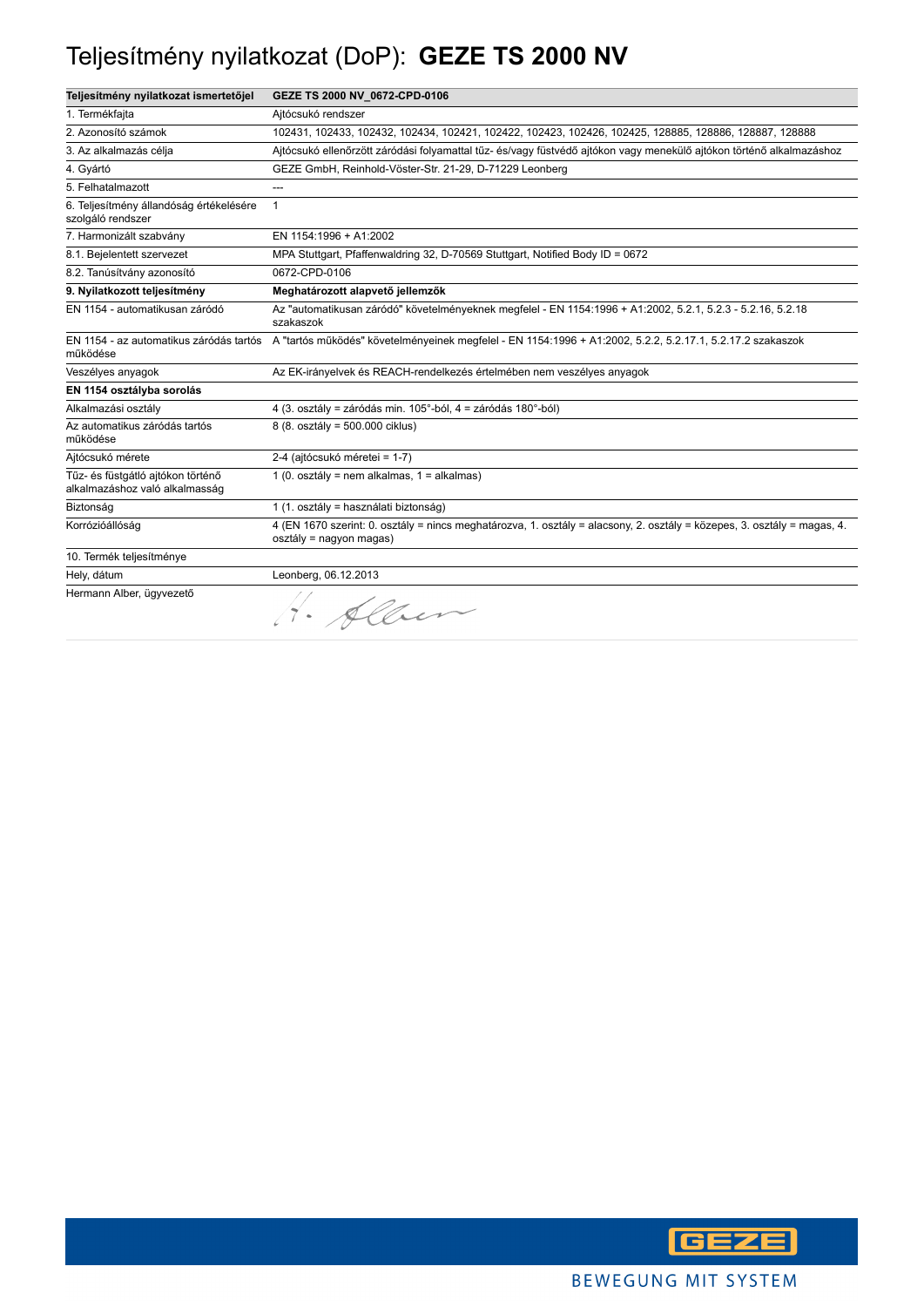## декларация за мощност (DoP): **GEZE TS 2000 NV**

| Означение декларация за мощност                           | GEZE TS 2000 NV_0672-CPD-0106                                                                                                                              |
|-----------------------------------------------------------|------------------------------------------------------------------------------------------------------------------------------------------------------------|
| 1. Вид продукт                                            | Система за затваряне на вратата                                                                                                                            |
| 2. Идентификационен номер                                 | 102431, 102433, 102432, 102434, 102421, 102422, 102423, 102426, 102425, 128885, 128886, 128887, 128888                                                     |
| 3. Цел на използване                                      | Средство за затваряне на врати с контролирано протичане на затварянето за използване на пожаро- и<br>димозащитни врати и/или на врати на спасителни пътища |
| 4. Производител                                           | GEZE GmbH, Reinhold-Vöster-Str. 21-29, D-71229 Leonberg                                                                                                    |
| 5. Упълномощено лице                                      |                                                                                                                                                            |
| 6. Система за оценка на<br>устойчивостта при работа       | $\mathbf{1}$                                                                                                                                               |
| 7. Хармонизиран стандарт                                  | EN 1154:1996 + A1:2002                                                                                                                                     |
| 8.1. Нотифициран орган                                    | MPA Stuttgart, Pfaffenwaldring 32, D-70569 Stuttgart, Notified Body ID = 0672                                                                              |
| 8.2. ID сертификат                                        | 0672-CPD-0106                                                                                                                                              |
| 9. Декларирана мощност                                    | Установени съществени белези                                                                                                                               |
| EN 1154 - Автоматично затварящи се                        | Изпълнени изисквания "автоматично затварящи се" - EN 1154:1996 + A1:2002 раздели 5.2.1, 5.2.3 - 5.2.16, 5.2.18                                             |
| EN 1154 - Постоянна функция на<br>автоматично затваряне   | Изпълнени изисквания "постоянна функция" - EN 1154:1996 + A1:2002 раздели 5.2.2, 5.2.17.1, 5.2.17.2                                                        |
| Опасни субстанции                                         | Без опасни субстанции по смисъла на директивите на ЕО и разпоредба REACH                                                                                   |
| <b>EN 1154 Класифициране</b>                              |                                                                                                                                                            |
| Клас приложение                                           | 4 (клас 3 = затваряне от мин. $105^\circ$ , 4 = затваряне от $180^\circ$ )                                                                                 |
| Постоянна функция на автоматично<br>затваряне             | 8 (клас 8 = 500 000 цикъла)                                                                                                                                |
| Размер на устройството за затваряне<br>на вратата         | 2-4 (размери на устройството за затваряне на вратата = 1-7)                                                                                                |
| Пригодност за използване на пожаро-/<br>димозащитни врати | 1 (клас 0 = не подходящи, 1 = подходящи)                                                                                                                   |
| Безопасност                                               | 1 (клас 1 = безопасност при използване)                                                                                                                    |
| Корозионна устойчивост                                    | 4 (съгласно EN 1670: клас 0 = не дефинирано, клас 1 = нисък, клас 2 среден, клас 3 = висок, клас 4 = много висок)                                          |
| 10. Мощност на продукта                                   |                                                                                                                                                            |
| Населено място, дата                                      | Leonberg, 06.12.2013                                                                                                                                       |
| Херман Албер, търговски директор                          | 1. Alber                                                                                                                                                   |

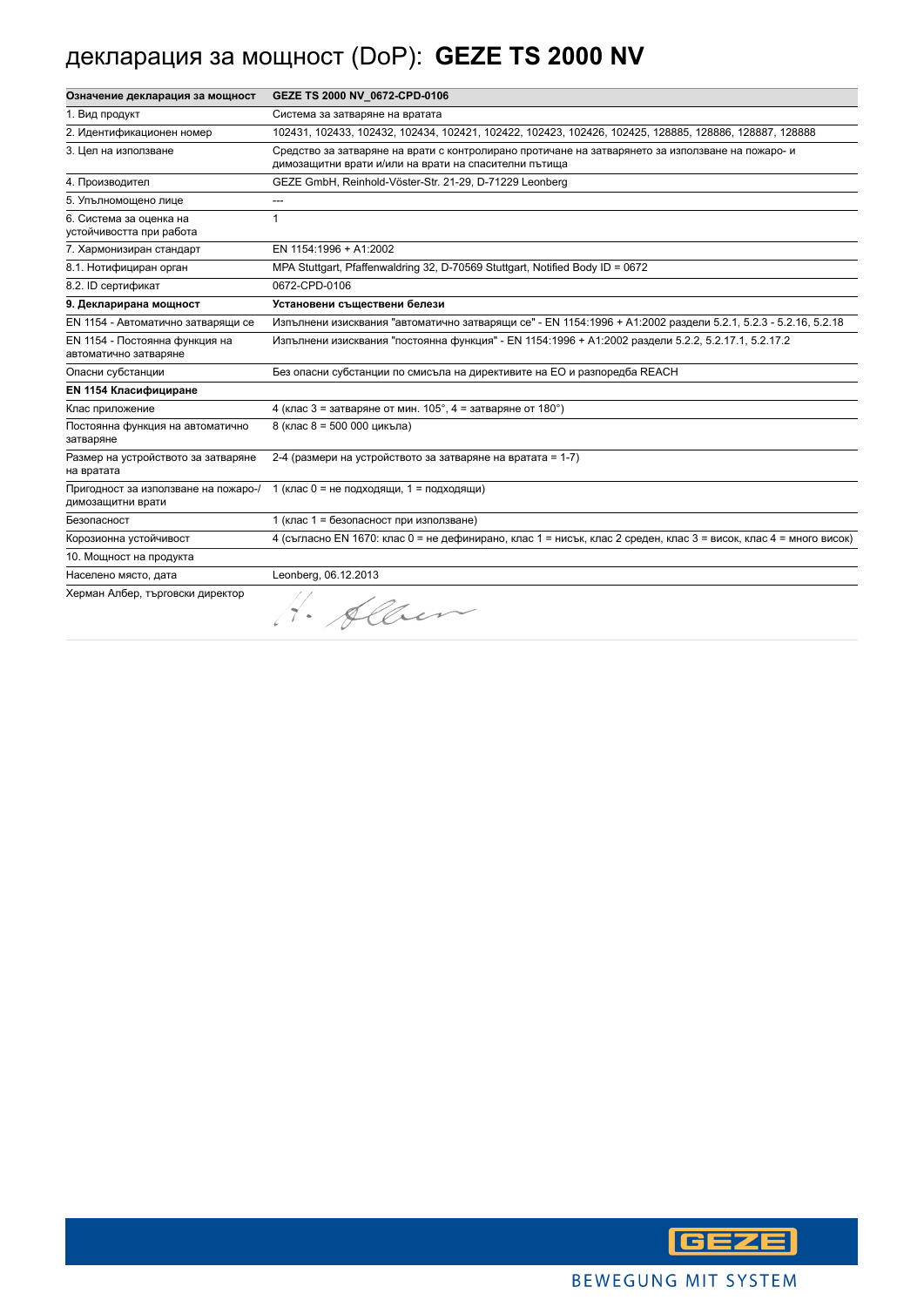## Ydeevnedeklaration (DoP): **GEZE TS 2000 NV**

| Identifikation ydeevnedeklaration                   | GEZE TS 2000 NV 0672-CPD-0106                                                                                        |
|-----------------------------------------------------|----------------------------------------------------------------------------------------------------------------------|
| 1. Produktart                                       | Dørlukkersystem                                                                                                      |
| 2. Id-numre                                         | 102431, 102433, 102432, 102434, 102421, 102422, 102423, 102426, 102425, 128885, 128886, 128887, 128888               |
| 3. Anvendelsesformål                                | Dørlukkeudstyr med kontrolleret lukkeforløb til brug på brand- og/eller røgdøre eller på flugtvejsdøre               |
| 4. Producent                                        | GEZE GmbH, Reinhold-Vöster-Str. 21-29, D-71229 Leonberg                                                              |
| 5. Befuldmægtiget                                   | ---                                                                                                                  |
| 6. System til vurdering af<br>ydelsesbestandigheden | 1                                                                                                                    |
| 7. Harmoniseret standard                            | EN 1154:1996 + A1:2002                                                                                               |
| 8.1. Notificeret organ                              | MPA Stuttgart, Pfaffenwaldring 32, D-70569 Stuttgart, Notified Body ID = 0672                                        |
| 8.2. Id certifikat                                  | 0672-CPD-0106                                                                                                        |
| 9. Deklareret ydeevne                               | Konstaterede væsentlige egenskaber                                                                                   |
| EN 1154 - Selvlukkende                              | Krav "selvlukkende" opfyldt - EN 1154:1996 + A1:2002 afsnit 5.2.1, 5.2.3 - 5.2.16, 5.2.18                            |
| EN 1154 - Selvlukkende kontinuerlig<br>funktion     | Krav "kontinuerlig funktion" opfyldt - EN 1154:1996 + A1:2002 afsnit 5.2.2, 5.2.17.1, 5.2.17.2                       |
| Farlige substanser                                  | Ingen farlige substanser iht. EF-direktiver og REACH-forordningen                                                    |
| EN 1154 Klassificering                              |                                                                                                                      |
| Anvendelsesklasse                                   | 4 (klasse $3 =$ lukning fra min. $105^\circ$ , $4 =$ lukning fra $180^\circ$ )                                       |
| Selvlukkende kontinuerlig funktion                  | 8 (klasse 8 = 500.000 cyklusser)                                                                                     |
| Dørlukkerstørrelse                                  | 2-4 (dørlukkerstørrelser = 1-7)                                                                                      |
| Egnet til brug på brand-/røgdøre                    | 1 (klasse $0 =$ ikke egnet, $1 =$ egnet)                                                                             |
| Sikkerhed                                           | 1 (klasse 1 = anvendelsessikkerhed)                                                                                  |
| Korrosionsbestandighed                              | 4 (iht. EN 1670: Klasse 0 = ingen defineret, klasse 1 = lav, klasse 2 moderat, klasse 3 = høj, klasse 4 = meget høj) |
| 10. Produktets ydeevne                              |                                                                                                                      |
| Sted, dato                                          | Leonberg, 06.12.2013                                                                                                 |
| Hermann Alber, forretningsfører                     | 1. Alber                                                                                                             |

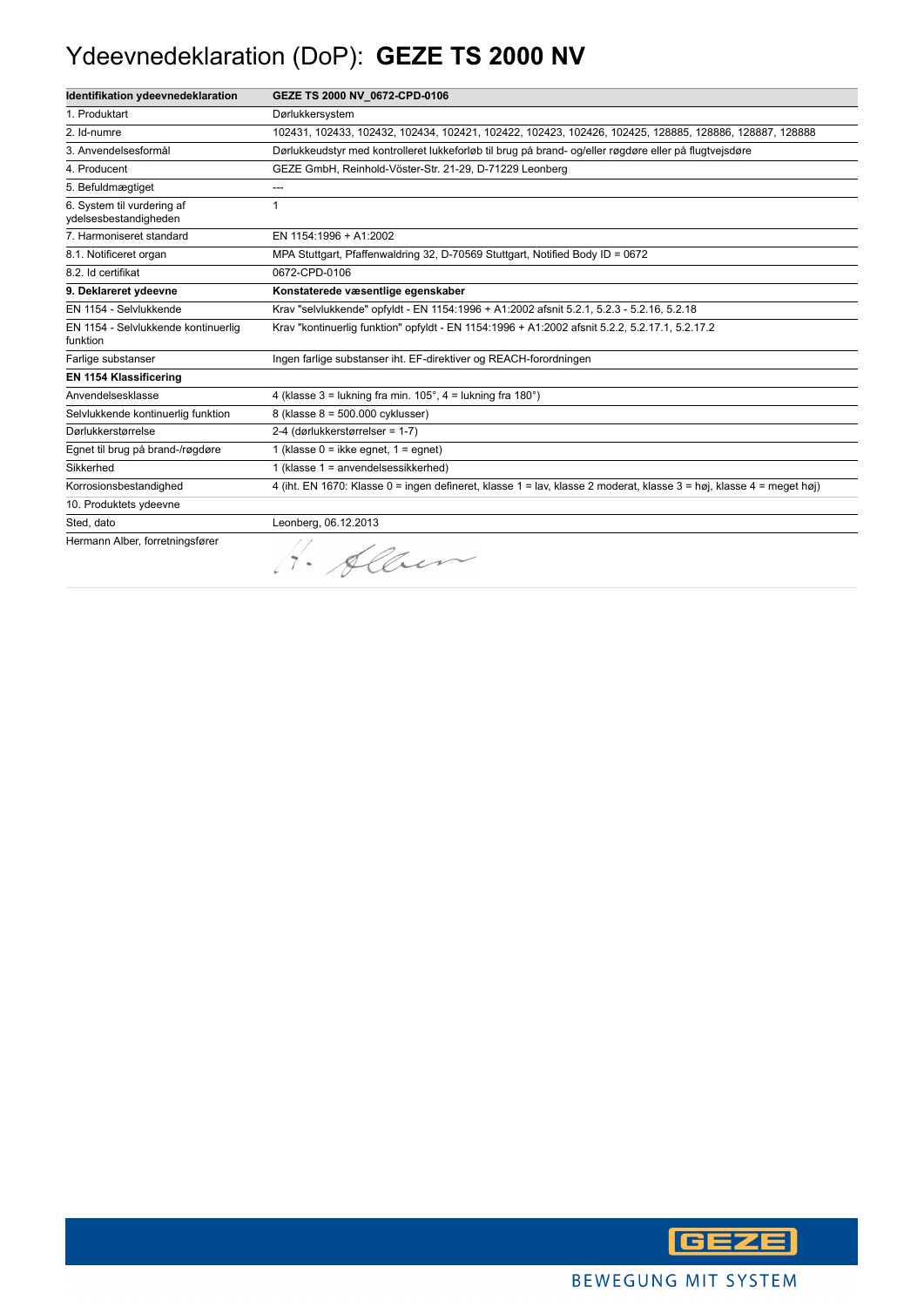## Toimimisviis (DoP): **GEZE TS 2000 NV**

| Tähis / toimimisviis                            | GEZE TS 2000 NV_0672-CPD-0106                                                                                   |
|-------------------------------------------------|-----------------------------------------------------------------------------------------------------------------|
| 1. Toode                                        | Uksesulgursüsteem                                                                                               |
| 2. Tootenumber                                  | 102431, 102433, 102432, 102434, 102421, 102422, 102423, 102426, 102425, 128885, 128886, 128887, 128888          |
| 3. Kasutusotstarve                              | Kontrollitava sulgumistsükliga uksesulgur kasutamiseks tule- ja/või suitsutõkkeustel või evakuatsiooniustel     |
| 4. Tootja                                       | GEZE GmbH, Reinhold-Vöster-Str. 21-29, D-71229 Leonberg                                                         |
| 5. Esindaja                                     | ---                                                                                                             |
| 6. Süsteem töökindluse hindamiseks              | 1                                                                                                               |
| 7. Harmoniseeritud norm                         | EN 1154:1996 + A1:2002                                                                                          |
| 8.1. Teatatud asukoht                           | MPA Stuttgart, Pfaffenwaldring 32, D-70569 Stuttgart, Notified Body ID = 0672                                   |
| 8.2. ID-sertifikaat                             | 0672-CPD-0106                                                                                                   |
| 9. Deklareeritud jõudlus                        | Kindlakstehtud olulised tunnused                                                                                |
| EN 1154 - isesulguv                             | "Isesulguva" nõuded täidetud – EN 1154:1996 + A1:2002 peatükid 5.2.1, 5.2.3– 5.2.16, 5.2.18                     |
| EN 1154 - isesulguva püsifunktsioon             | "Püsifunktsiooni" nõuded täidetud - EN 1154:1996 + A1:2002 peatükid 5.2.2, 5.2.17.1, 5.2.17.2                   |
| Ohtlikud ained                                  | Pole ohtlikke aineid EL-i direktiivide ja REACH-i regulatsiooni mõttes                                          |
| EN 1154 klassifikatsioon                        |                                                                                                                 |
| Kasutusklass                                    | 4 (klass $3 =$ sulgumine alates $105^\circ$ , $4 =$ sulgumine alates $180^\circ$ )                              |
| Isesulgumise püsifunktsioon                     | 8 (klass 8 = 500 000 tsüklit)                                                                                   |
| Uksesulguri suurused                            | 2-4 (uksesulgurite suurused = $1-7$ )                                                                           |
| Sobivus kasutamiseks tule-/<br>suitsutõkkeustel | 1 (klass $0 = ei$ sobi, $1 = s$ obib)                                                                           |
| Kasutuskindlus                                  | 1 (klass $1 =$ kasutuskindel)                                                                                   |
| Korrosioonikindlus                              | 4 (EN 1670 järgi: klass 0 = puudub, klass 1 = väike, klass 2 = keskmine, klass 3 = kõrge, klass 4 = väga kõrge) |
| 10. Toote jõudlus                               |                                                                                                                 |
| Koht, kuupäev                                   | Leonberg, 06.12.2013                                                                                            |
| Hermann Alber, ärijuht                          | H. Alber                                                                                                        |

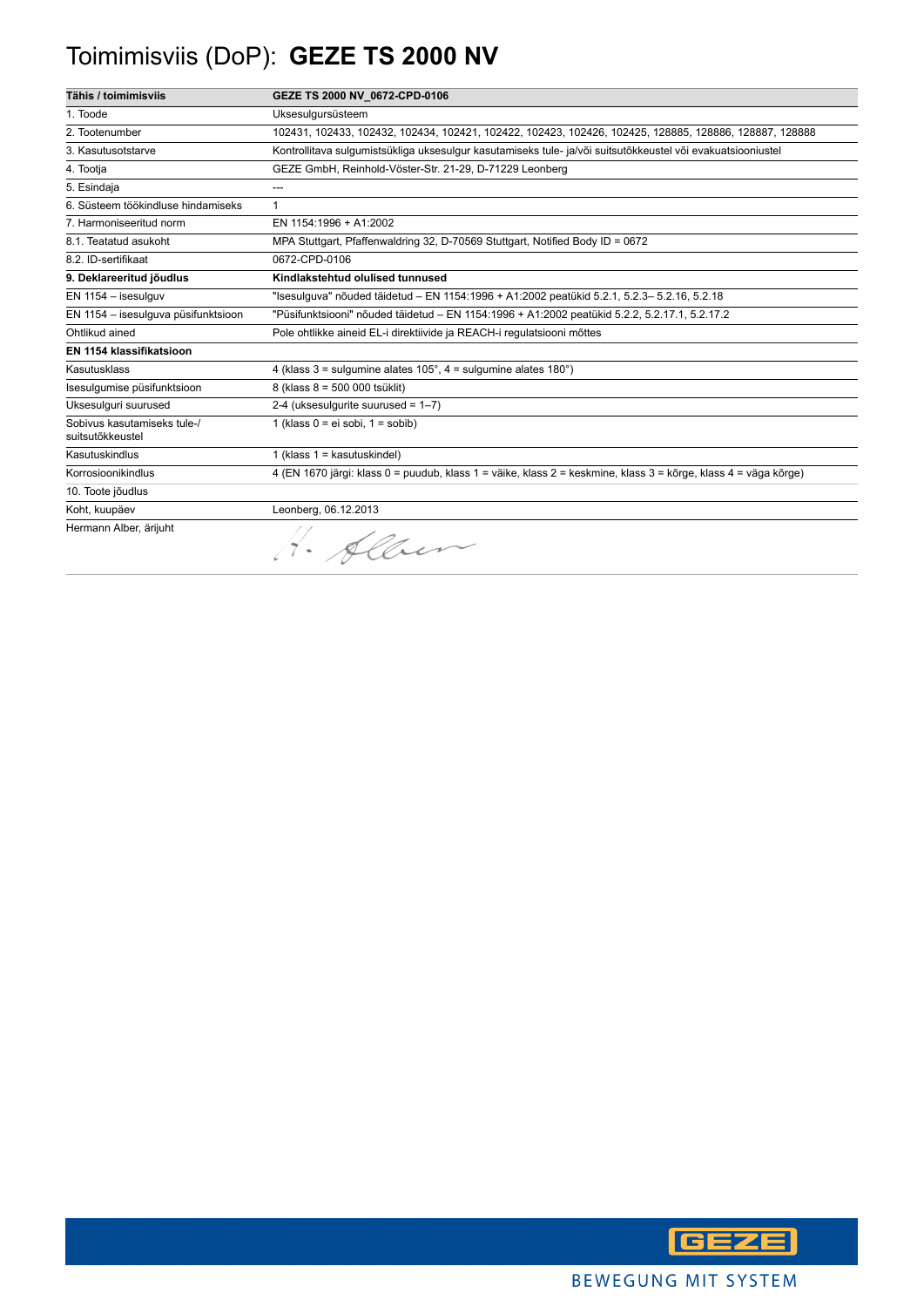## Toimintoselvitys (DoP): **GEZE TS 2000 NV**

| <b>Tunnus toimintoselvitys</b>                   | GEZE TS 2000 NV_0672-CPD-0106                                                                                                                |
|--------------------------------------------------|----------------------------------------------------------------------------------------------------------------------------------------------|
| 1. Tuotetyyppi                                   | Ovensulkijajärjestelmä                                                                                                                       |
| 2. Tunnusnumerot                                 | 102431, 102433, 102432, 102434, 102421, 102422, 102423, 102426, 102425, 128885, 128886, 128887, 128888                                       |
| 3. Käyttötarkoitus                               | Ovensulkija kontrolloidulla sulkeutumistoiminnolla palo- ja/tai savusuojaoviin sekä pakotieoviin                                             |
| 4. Valmistaja                                    | GEZE GmbH, Reinhold-Vöster-Str. 21-29, D-71229 Leonberg                                                                                      |
| 5. Valtuutettu                                   | ---                                                                                                                                          |
| 6. Järjestelmä vakaan toimivuuden<br>arviointiin | $\mathbf{1}$                                                                                                                                 |
| 7. Sovellettu normi                              | EN 1154:1996 + A1:2002                                                                                                                       |
| 8.1. Ilmoitettu paikka                           | MPA Stuttgart, Pfaffenwaldring 32, D-70569 Stuttgart, Notified Body ID = 0672                                                                |
| 8.2. ID-varmenne                                 | 0672-CPD-0106                                                                                                                                |
| 9. Selvitetty toiminto                           | Määritetyt olennaiset ominaisuudet                                                                                                           |
| EN 1154 - Itsesulkeutuva                         | "Itsesulkeutuvan" vaatimukset täyttävät – EN 1154:1996 + A1:2002 luvut 5.2.1, 5.2.3 - 5.2.16, 5.2.18                                         |
| EN 1154 - Itsesulkeutuvuuden<br>kestotoiminto    | "Kestotoiminnon" vaatimukset täyttävät - EN 1154:1996 + A1:2002 luvut 5.2.2, 5.2.17.1, 5.2.17.2                                              |
| Vaaralliset aineet                               | Ei EY:n direktiivien ja REACH-asetuksen mukaisia vaarallisia aineita                                                                         |
| <b>EN 1154 Luokitus</b>                          |                                                                                                                                              |
| Käyttöluokka                                     | 4 (luokka 3 = sulkuasento väh. 105°, 4 = sulkuasento väh. 180°)                                                                              |
| Itsesulkeutuvuuden kestotoiminto                 | 8 (luokka 8 = 500 000 sykliä)                                                                                                                |
| Ovensulkijan koko                                | 2-4 (ovensulkijakoot = 1-7)                                                                                                                  |
| Soveltuvuus palo-/savusuojaoviin                 | 1 (luokka $0 = ei$ sovi, $1 = sopii$ )                                                                                                       |
| Turvallisuus                                     | 1 (luokka 1 = käyttövarmuus)                                                                                                                 |
| Korroosionkestävyys                              | 4 (EN 1670 mukaan: luokka 0 = ei määritetty, luokka 1 = vähäinen, luokka 2 keskimääräinen, luokka 3 = korkea, luokka 4<br>= erittäin korkea) |
| 10. Tuotteen suorituskyky                        |                                                                                                                                              |
| Paikka, päivämäärä                               | Leonberg, 06.12.2013                                                                                                                         |
| Hermann Alber, toimitusjohtaja                   | 1. Alber                                                                                                                                     |

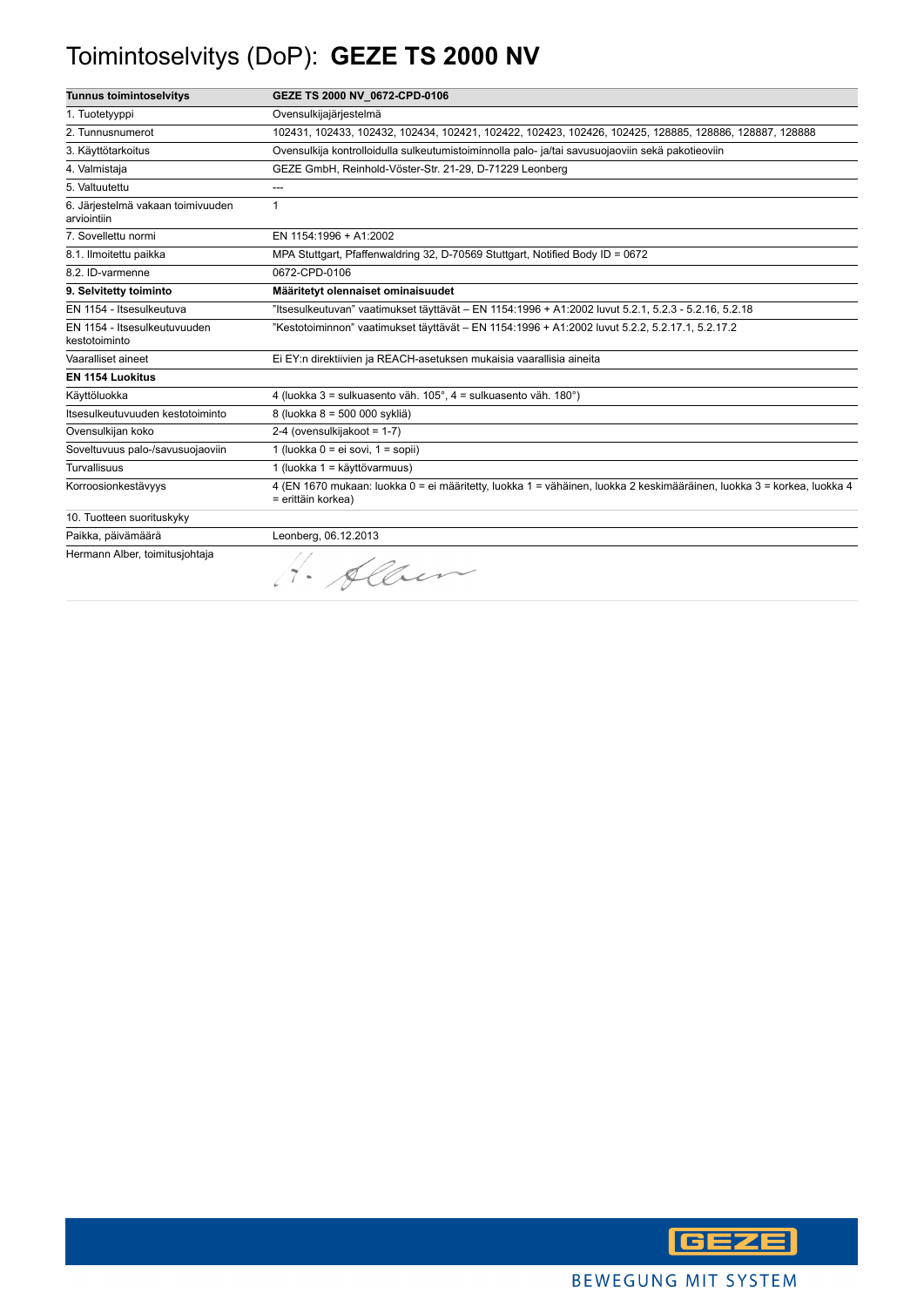# Δήλωση ισχύος (DoP): **GEZE TS 2000 NV**

| Χαρακτηρισμός Δήλωση ισχύος                           | GEZE TS 2000 NV 0672-CPD-0106                                                                                                               |
|-------------------------------------------------------|---------------------------------------------------------------------------------------------------------------------------------------------|
| 1. Τύπος προϊόντος                                    | Σύστημα μηχανισμού επαναφοράς πόρτας                                                                                                        |
| 2.Αριθμοί αναγνώρισης                                 | 102431, 102433, 102432, 102434, 102421, 102422, 102423, 102426, 102425, 128885, 128886, 128887, 128888                                      |
| 3. Σκοπός χρήσης                                      | Μέσο επαναφοράς πόρτας με ελεγχόμενο κλείσιμο για χρήση σε πόρτες καπνού ή/και πυρός ή σε πόρτες εξόδου<br>κινδύνου                         |
| 4. Κατασκευαστής                                      | GEZE GmbH, Reinhold-Vöster-Str. 21-29, D-71229 Leonberg                                                                                     |
| 5. Πληρεξούσιος                                       | ---                                                                                                                                         |
| 6. Σύστημα αξιολόγησης σταθερότητας<br>ισχύος         | $\mathbf{1}$                                                                                                                                |
| 7. Εναρμονισμένο πρότυπο                              | EN 1154:1996 + A1:2002                                                                                                                      |
| 8.1. Κοινοποιημένος φορέας                            | MPA Stuttgart, Pfaffenwaldring 32, D-70569 Stuttgart, Notified Body ID = 0672                                                               |
| 8.2. Πιστοποιητικό αναγνωριστικού<br>αριθμού          | 0672-CPD-0106                                                                                                                               |
| 9. Δηλωθείσα ισχύς                                    | Καταγεγραμμένα βασικά χαρακτηριστικά                                                                                                        |
| ΕΝ 1154 - Αυτόματο κλείσιμο                           | Πληρούνται οι απαιτήσεις "αυτόματου κλεισίματος" - EN 1154:1996 + A1:2002 Παράγραφοι 5.2.1, 5.2.3 - 5.2.16, 5.2.18                          |
| ΕΝ 1154 - Διαρκής λειτουργία αυτόματου<br>κλεισίματος | Πληρούνται οι απαιτήσεις "διαρκούς λειτουργίας" - ΕΝ 1154:1996 + Α1:2002 Παράγραφοι 5.2.2, 5.2.17.1, 5.2.17.2                               |
| Επικίνδυνες ουσίες                                    | Δεν υπάρχουν επικίνδυνες ουσίες υπό την έννοια των οδηγιών ΕΚ και του κανονισμού REACH                                                      |
| ΕΝ 1154 Κατάταξη                                      |                                                                                                                                             |
| Κατηγορία εφαρμογής                                   | 4 (Κατηγορία 3 = Κλείσιμο από ελάχ. 105, 4 = Κλείσιμο από 180)                                                                              |
| Διαρκής λειτουργία αυτόματου<br>κλεισίματος           | 8 (Κατηγορία 8 = 500.000 κύκλοι)                                                                                                            |
| Μέγεθος μηχανισμού επαναφοράς<br>πόρτας               | 2-4 (Μεγέθη μηχανισμού επαναφοράς πόρτας = 1-7)                                                                                             |
| Καταλληλότητα για χρήση σε πόρτα<br>καπνού/πυρός      | 1 (Κατηγορία 0 = ακατάλληλο, 1 = κατάλληλο)                                                                                                 |
| Ασφάλεια                                              | 1 (Κατηγορία 1 = ασφάλεια χρήσης)                                                                                                           |
| Αντοχή σε διάβρωση                                    | 4 (κατά ΕΝ 1670:Κατηγορία 0 = μη καθορισμένη, Κατηγορία 1 = ελάχιστη, Κατηγορία 2 μέτρια, Κατηγορία 3 = υψηλή,<br>Κατηγορία 4 = πολύ υψηλή) |
| 10. Ισχύς προϊόντος                                   |                                                                                                                                             |
| Τόπος, Ημερομηνία                                     | Leonberg, 06.12.2013                                                                                                                        |
| Hermann Alber, Διευθύνων σύμβουλος                    | H. Alben                                                                                                                                    |

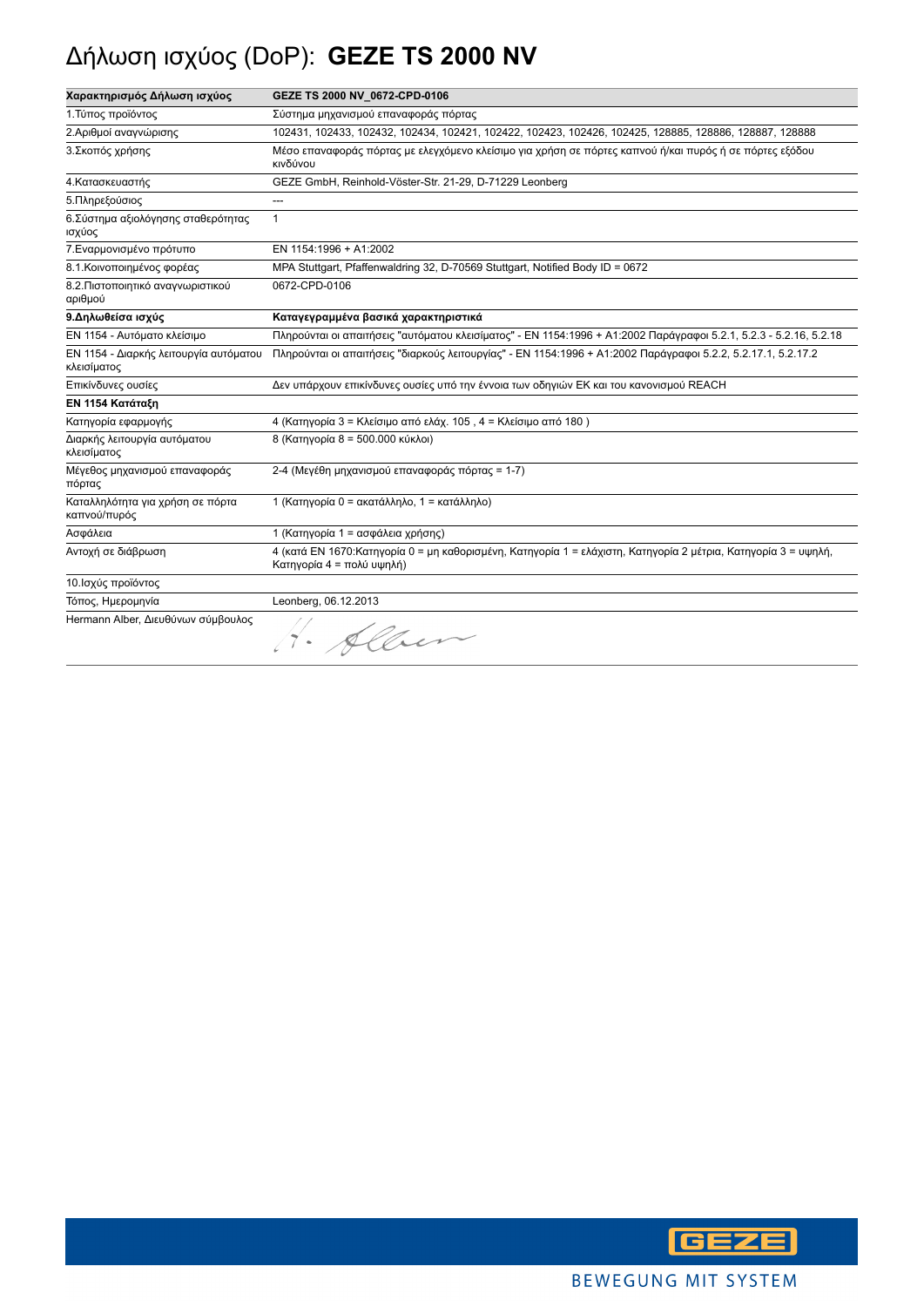#### Dearbhú Feidhmíochta (DoP): **GEZE TS 2000 NV**

| Aitheantóir Dearbhú Feidhmíochta                                     | GEZE TS 2000 NV_0672-CPD-0106                                                                                                                         |
|----------------------------------------------------------------------|-------------------------------------------------------------------------------------------------------------------------------------------------------|
| 1. Cineál táirge                                                     | Córas dúntóir dorais                                                                                                                                  |
| 2. Uimhreacha aitheantais                                            | 102431, 102433, 102432, 102434, 102421, 102422, 102423, 102426, 102425, 128885, 128886, 128887, 128888                                                |
| 3. Úsáid bheartaithe                                                 | Uirlis dúnta dorais le hord glasála rialaithe le haghaidh úsáide ag doirse cosanta dóiteáin agus/nó cosanta deataigh nó ag<br>doirse bealach éalaithe |
| 4. Déantóir                                                          | GEZE GmbH, Reinhold-Vöster-Str. 21-29, D-71229 Leonberg                                                                                               |
| 5. Duine údaraiteh                                                   | ---                                                                                                                                                   |
| 6. Córas chun seasmhacht feidhmíochta<br>a mheas                     | 1                                                                                                                                                     |
| 7. Caighdeán comhchuibhithe                                          | EN 1154:1996 + A1:2002                                                                                                                                |
| 8.1 Áit ar tugadh fógra dó                                           | MPA Stuttgart, Pfaffenwaldring 32, D-70569 Stuttgart, Notified Body ID = 0672                                                                         |
| 8.2 Teastas aitheantais                                              | 0672-CPD-0106                                                                                                                                         |
| 9. Feidhmíocht dhearbhaithe                                          | Príomhthréithe aitheanta                                                                                                                              |
| EN 1154 - Dúnann é féin                                              | Riachtanais maidir le "dúnann é féin" comhlíonta - EN 1154:1996 + A1:2002 Míreanna 5.2.1, 5.2.3 - 5.2.16, 5.2.18                                      |
| EN 1154 - Feidhm bhuan an fhéindhúnta                                | Riachtanais maidir le "feidhm bhuan" comhlíonta - EN 1154:1996 + A1:2002 Míreanna 5.2.2, 5.2.17.1, 5.2.17.2                                           |
| Substaintí guaiseacha                                                | Ní substaintí guaiseacha iad de réir Teoracha AE agus Rialacháin REACH                                                                                |
| Aicmiú EN 1154                                                       |                                                                                                                                                       |
| Aicme úsáide                                                         | 4 (Aicme $3 =$ Dúnadh ó íos. 105°, $4 =$ Dúnadh ó 180°)                                                                                               |
| Feidhm bhuan an fhéindhúnta                                          | 8 (Aicme 8 = 500.000 timthriall)                                                                                                                      |
| Toise an dúntóir dorais                                              | 2-4 (Toisí dúntóir dorais = 1-7)                                                                                                                      |
| Oiriúnach le haghaidh úsáide ar dhoirse<br>cosanta dóiteáin/deataigh | 1 (Aicme 0 = níl sé oiriúnach, 1 = tá sé oiriúnach)                                                                                                   |
| Sábháilteacht                                                        | 1 (Aicme 1 = Sábháilteacht úsáide)                                                                                                                    |
| Seasmhacht i gcoinne creimthe                                        | 4 (de réir EN 1670: Aicme 0 = gan a bheith sainithe, Aicme 1 = íseal, Aicme 2 réasúnta, Aicme 3 = ard, Aicme 4 = an-ard)                              |
| 10. Feidhmaíocht Táirge                                              |                                                                                                                                                       |
| Áit, Dáta                                                            | Leonberg, 06.12.2013                                                                                                                                  |
| Hermann Alber, Stiúrthóir Bainistíochta                              | 00.                                                                                                                                                   |

 $\eta \cdot \rho$ llier

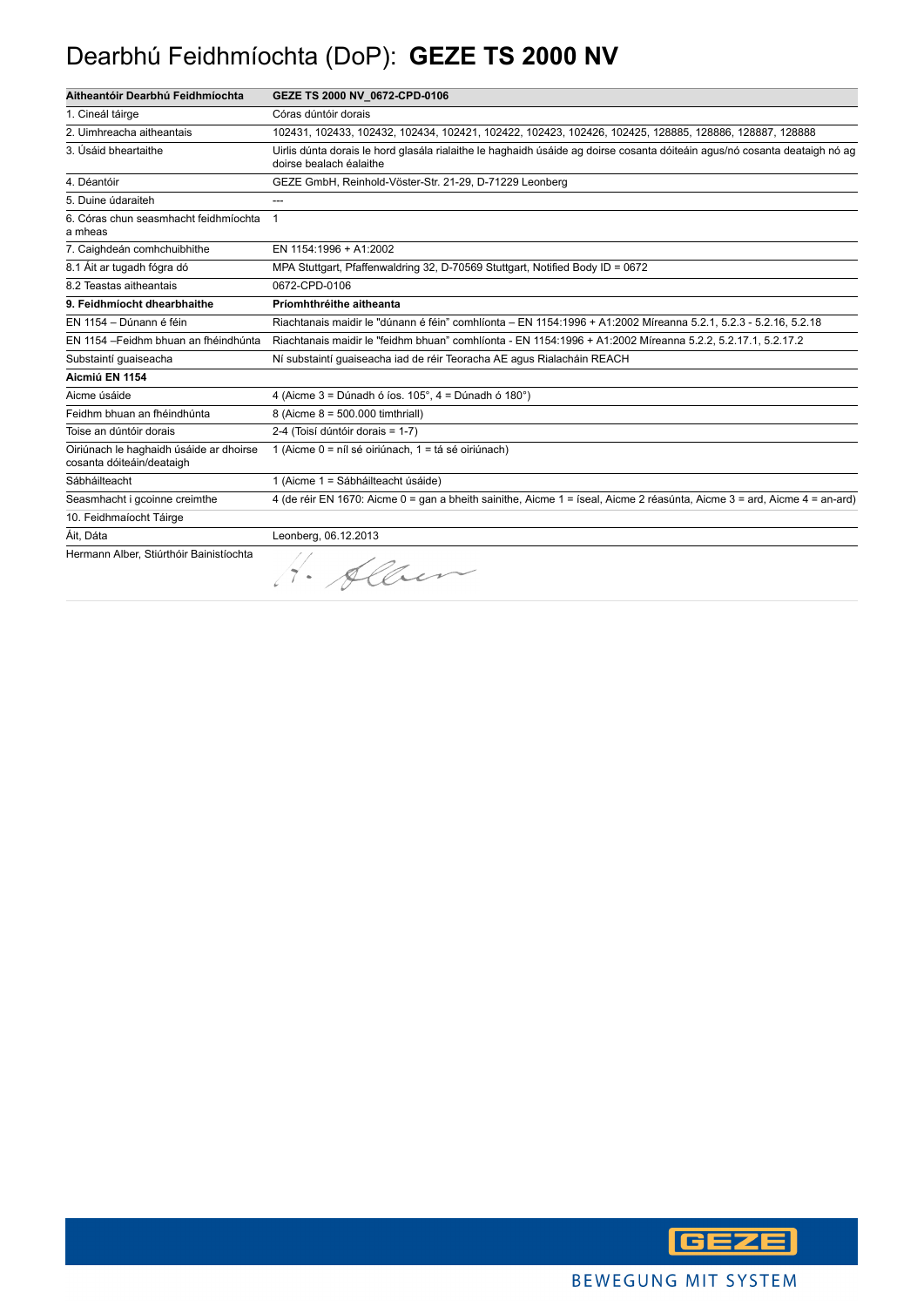## Ekspluatācijas īpašību deklarācijas (DoP): **GEZE TS 2000 NV**

| Ekspluatācijas īpašību deklarācijas<br>apzīmējums          | GEZE TS 2000 NV 0672-CPD-0106                                                                                                        |
|------------------------------------------------------------|--------------------------------------------------------------------------------------------------------------------------------------|
| 1. Produkta veids                                          | Durvju aizvērēja sistēma                                                                                                             |
| 2. Identifikācijas numuri                                  | 102431, 102433, 102432, 102434, 102421, 102422, 102423, 102426, 102425, 128885, 128886, 128887, 128888                               |
| 3. Paredzētais izmantojums                                 | Durvju aizvēršanas mehānisms ar kontrolētu aizvēršanu; paredzēts uguns un/vai dūmu drošajām durvīm vai evakuācijas<br>durvīm         |
| 4. Ražotājs                                                | GEZE GmbH, Reinhold-Vöster-Str. 21-29, D-71229 Leonberg                                                                              |
| 5. Pilnvarotais pārstāvis                                  | ---                                                                                                                                  |
| 6. Ekspluatācijas īpašību noturības<br>novērtējuma sistēma | 1                                                                                                                                    |
| 7. Saskanotais standarts                                   | EN 1154:1996 + A1:2002                                                                                                               |
| 8.1. Paziņotā iestāde                                      | MPA Stuttgart, Pfaffenwaldring 32, D-70569 Stuttgart, Notified Body ID = 0672                                                        |
| 8.2. ID sertifikāts                                        | 0672-CPD-0106                                                                                                                        |
| 9. Deklarētās ekspluatācijas īpašības                      | Noteiktie būtiskie raksturlielumi                                                                                                    |
| EN 1154 - pašaizverošs                                     | Izpildīta prasība "pašaizverošs" — EN 1154:1996 un A1:2002, sadaļas 5.2.1, 5.2.3-5.2.16, 5.2.18                                      |
| EN 1154 - ilgstoša pašaizvēršanās                          | Izpildīta prasība "ilgstoša darbība" — EN 1154:1996 un A1:2002, sadaļas 5.2.2, 5.2.17.1, 5.2.17.2                                    |
| Bīstamas vielas                                            | Nav bīstamu vielu saskaņā ar EK direktīvām un REACH regulu                                                                           |
| EN 1154 klasifikācija                                      |                                                                                                                                      |
| Lietošanas klase                                           | 4 (3. klase - aizvēršana no min. 105°, 4. klase - aizvēršana no 180°)                                                                |
| Ilgstoša pašaizvēršanās                                    | 8 (8. klase - 500 000 ciklu)                                                                                                         |
| Durvju aizvērēja izmērs                                    | 2-4 (durvju aizvērēju izmēri — 1-7)                                                                                                  |
| Piemērotība uguns/dūmu drošajām<br>durvīm                  | 1 (0. klase - nav piemērots, 1. klase - ir piemērots)                                                                                |
| Drošība                                                    | 1 (1. klase - lietošanas drošība)                                                                                                    |
| Izturība pret koroziju                                     | 4 (saskanā ar standartu EN 1670: 0. klase — nav noteikta, 1. klase — zema, 2. klase — vidēja, 3. klase —augsta, 4. —<br>(oti augsta) |
| 10. Produkta ekspluatācijas īpašības                       |                                                                                                                                      |
| Vieta, datums                                              | Leonberg, 06.12.2013                                                                                                                 |
| Hermanis Albers (Hermann Alber),<br>vadītājs               |                                                                                                                                      |

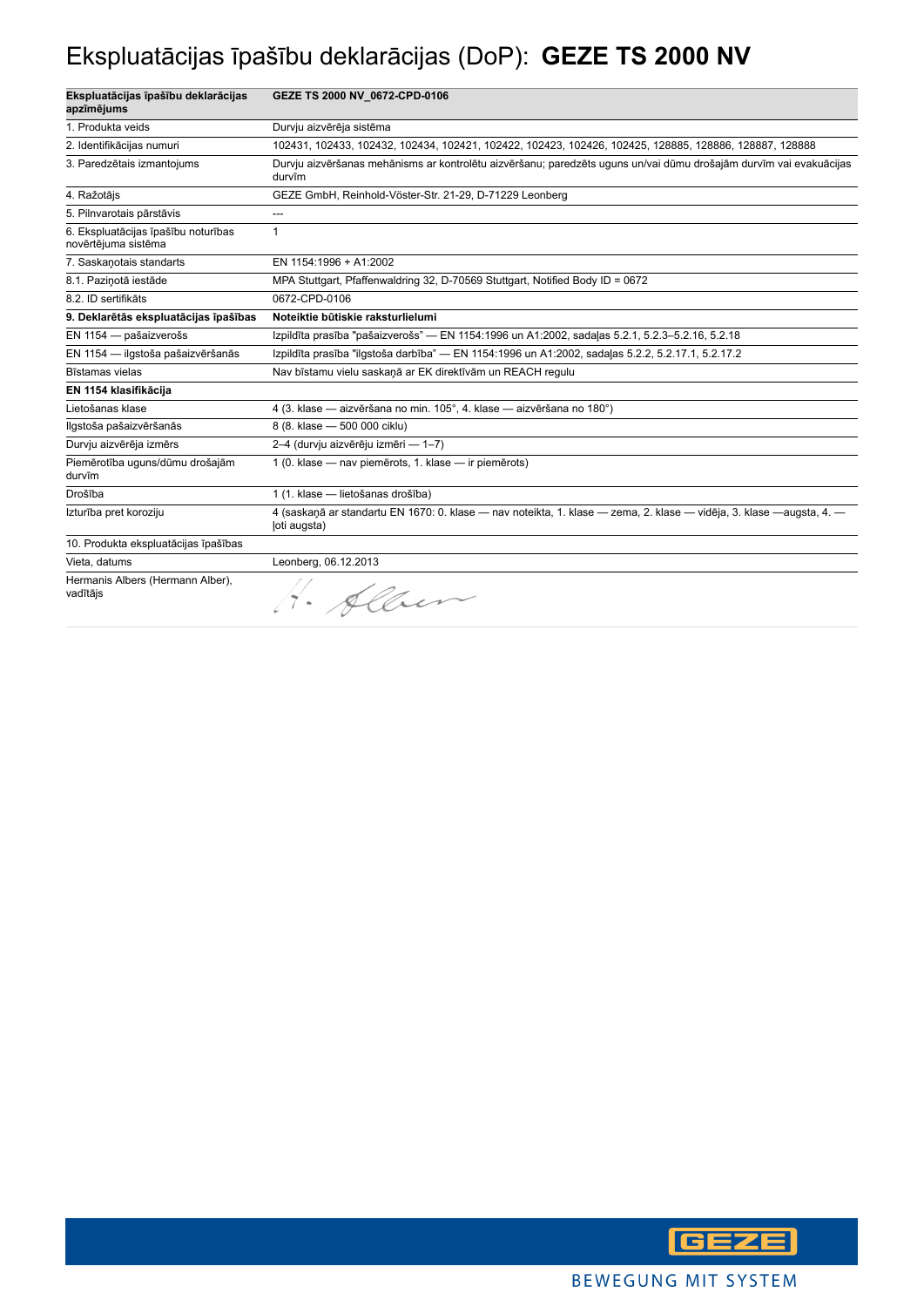## Deklaracja właściwości użytkowych (DoP): **GEZE TS 2000 NV**

| Oznaczenie Deklaracja właściwości<br>użytkowych                          | GEZE TS 2000 NV_0672-CPD-0106                                                                                                                    |
|--------------------------------------------------------------------------|--------------------------------------------------------------------------------------------------------------------------------------------------|
| 1. Typ wyrobu                                                            | Samozamykacz drzwiowy                                                                                                                            |
| 2. Numery identyfikacyjne                                                | 102431, 102433, 102432, 102434, 102421, 102422, 102423, 102426, 102425, 128885, 128886, 128887, 128888                                           |
| 3. Przewidywane zastosowanie                                             | Zamykacz drzwiowy z regulacją przebiegu zamykania do stosowania w drzwiach przeciwpożarowych i/lub<br>dymoszczelnych bądź drzwiach ewakuacyjnych |
| 4. Producent                                                             | GEZE GmbH, Reinhold-Vöster-Str. 21-29, D-71229 Leonberg                                                                                          |
| 5. Upoważniony przedstawiciel                                            | ---                                                                                                                                              |
| 6. System oceny stałości właściwości<br>użytkowych                       | $\mathbf{1}$                                                                                                                                     |
| 7. Norma zharmonizowana                                                  | EN 1154:1996 + A1:2002                                                                                                                           |
| 8.1. Jednostka notyfikowana                                              | MPA Stuttgart, Pfaffenwaldring 32, D-70569 Stuttgart, Notified Body ID = 0672                                                                    |
| 8.2. Numer identyfikacyjny certyfikatu                                   | 0672-CPD-0106                                                                                                                                    |
| 9. Deklarowane właściwości użytkowe                                      | Stwierdzone zasadnicze charakterystyki                                                                                                           |
| EN 1154 - samoczynnie zamykające                                         | Spełnione wymagania "samoczynnego zamykania" - EN 1154:1996 + A1:2002 rozdziały 5.2.1, 5.2.3 - 5.2.16, 5.2.18                                    |
| EN 1154 - trwałość funkcji<br>samoczynnego zamykania                     | Spełnione wymagania "trwałości funkcji" - EN 1154:1996 + A1:2002 rozdziały 5.2.2, 5.2.17.1, 5.2.17.2                                             |
| Substancje niebezpieczne                                                 | Brak substancji niebezpiecznych w rozumieniu dyrektyw WE i rozporządzenia REACH                                                                  |
| Klasyfikacja wg EN 1154                                                  |                                                                                                                                                  |
| Klasa użytkowania                                                        | 4 (klasa 3 = zamykanie od kąta rozwarcia min. 105°, 4 = zamykanie od kąta rozwarcia 180°)                                                        |
| Trwałość funkcji samoczynnego<br>zamykania                               | 8 (klasa 8 = 500 000 cykli)                                                                                                                      |
| Wielkość zamykacza                                                       | 2-4 (wielkość zamykacza = 1-7)                                                                                                                   |
| Przydatność do stosowania w drzwiach<br>przeciwpożarowych/dymoszczelnych | 1 (klasa 0 = nieodpowiednie, 1 = odpowiednie)                                                                                                    |
| Bezpieczeństwo                                                           | 1 (klasa 1 = bezpieczeństwo użytkowe)                                                                                                            |
| Odporność na korozję                                                     | 4 (według EN 1670: klasa 0 = odporność nieokreślona, klasa 1 = niska, klasa 2 = średnia, klasa 3 = wysoka, klasa 4 =<br>bardzo wysoka)           |
| 10. Właściwości użytkowe produktu                                        |                                                                                                                                                  |
| Miejscowość, data                                                        | Leonberg, 06.12.2013                                                                                                                             |
| Hermann Alber, Prezes                                                    | H. Allen                                                                                                                                         |

**GEZE**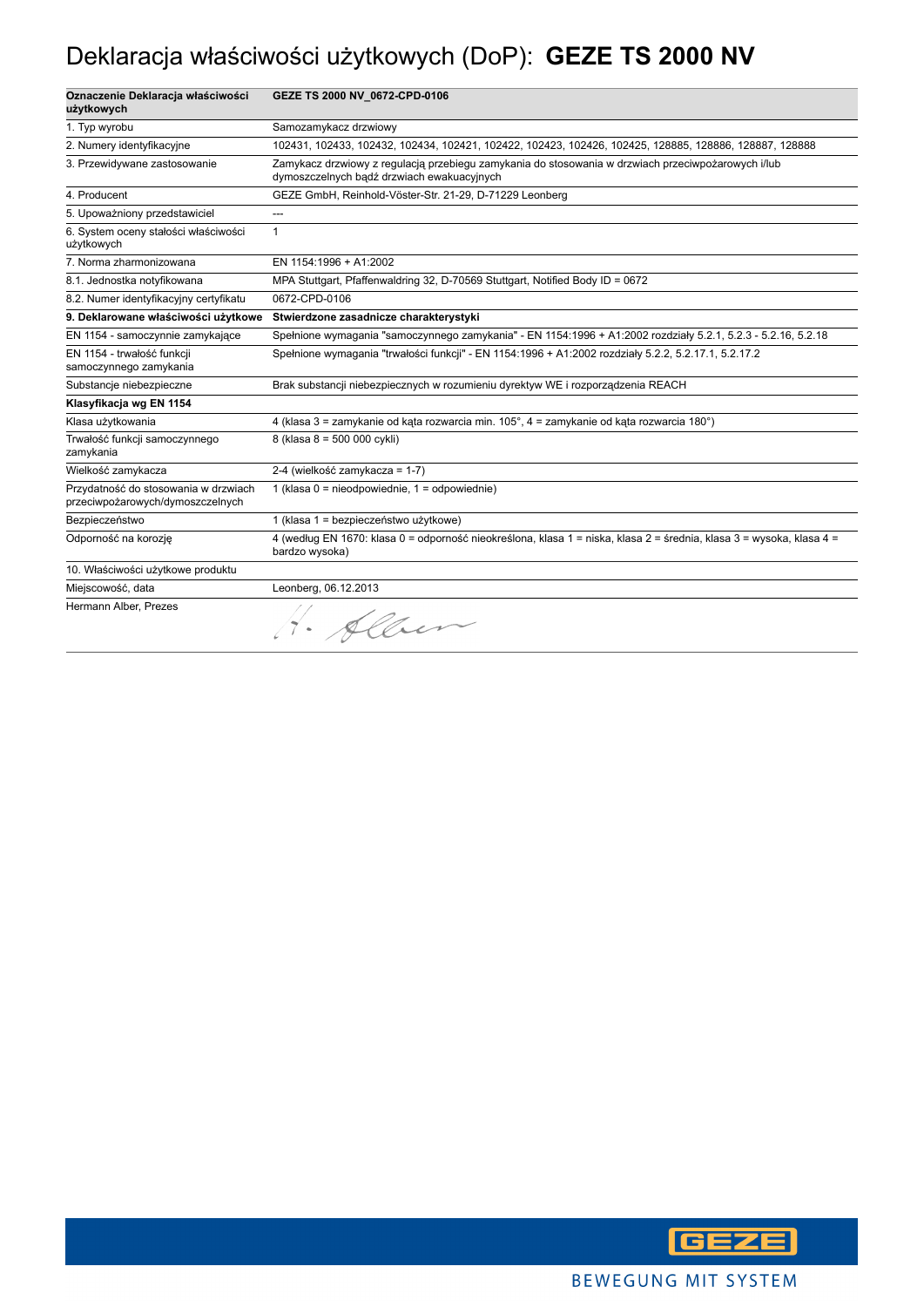## Prohlášení o vlastnostech (DoP): **GEZE TS 2000 NV**

| Charakteristika - prohlášení o<br>vlastnostech                  | GEZE TS 2000 NV 0672-CPD-0106                                                                                                                 |
|-----------------------------------------------------------------|-----------------------------------------------------------------------------------------------------------------------------------------------|
| 1. Typ výrobku                                                  | Systém zavírání dveří                                                                                                                         |
| 2. Identifikační číslo                                          | 102431, 102433, 102432, 102434, 102421, 102422, 102423, 102426, 102425, 128885, 128886, 128887, 128888                                        |
| 3. Účel použití                                                 | Prostředek k zavírání dveří s kontrolovaným zavíráním dveří k použití na protipožárních a protikouřových dveřích nebo na<br>únikových dveřích |
| 4. Výrobce                                                      | GEZE GmbH, Reinhold-Vöster-Str. 21-29, D-71229 Leonberg                                                                                       |
| 5. Zplnomocněnec                                                | ---                                                                                                                                           |
| 6. Systémy posuzování a ověřování<br>stálosti vlastností        | 1                                                                                                                                             |
| 7. Harmonizovaná norma                                          | EN 1154:1996 + A1:2002                                                                                                                        |
| 8.1. Oznámený subjekt                                           | MPA Stuttgart, Pfaffenwaldring 32, D-70569 Stuttgart, Notified Body ID = 0672                                                                 |
| 8.2. ID certifikátu                                             | 0672-CPD-0106                                                                                                                                 |
| 9. Vlastnosti uvedené v prohlášení                              | Zjištěné podstatné charakteristiky                                                                                                            |
| EN 1154 - samozavírací                                          | Požadavky "samozavírací" splněny - EN 1154:1996 + A1:2002 části 5.2.1, 5.2.3 - 5.2.16, 5.2.18                                                 |
| EN 1154 - trvalá funkce samozavírání                            | Požadavky "trvalá funkce" splněny - EN 1154:1996 + A1:2002 části 5.2.2, 5.2.17.1, 5.2.17.2                                                    |
| Nebezpečné látky                                                | Žádné nebezpečné látky ve smyslu směrnic ES a nařízení REACH                                                                                  |
| EN 1154 - klasifikace                                           |                                                                                                                                               |
| Třída použití                                                   | 4 (třída 3 = zavírání z polohy min. 105°, 4 = zavírání z polohy 180°)                                                                         |
| Trvalá samozavírací funkce                                      | 8 (třída 8 = 500 000 cyklů)                                                                                                                   |
| Velikost zavírače dveří                                         | 2-4 (velikosti zavíračů = 1-7)                                                                                                                |
| Vhodnost k použití na protipožárních/<br>protikouřových dveřích | 1 (třída 0 = nevhodné, 1 = vhodné)                                                                                                            |
| Bezpečnost                                                      | 1 (třída 1 = bezpečné použití)                                                                                                                |
| Odolnost proti korozi                                           | 4 (podle EN 1670: třída 0 = nedefinováno, třída 1 = nízká, třída 2 = střední, třída 3 = vysoká, třída 4 = velmi vysoká)                       |
| 10. Vlastnost výrobku                                           |                                                                                                                                               |
| Místo, datum                                                    | Leonberg, 06.12.2013                                                                                                                          |
| Hermann Alber, ředitel                                          | Alber                                                                                                                                         |

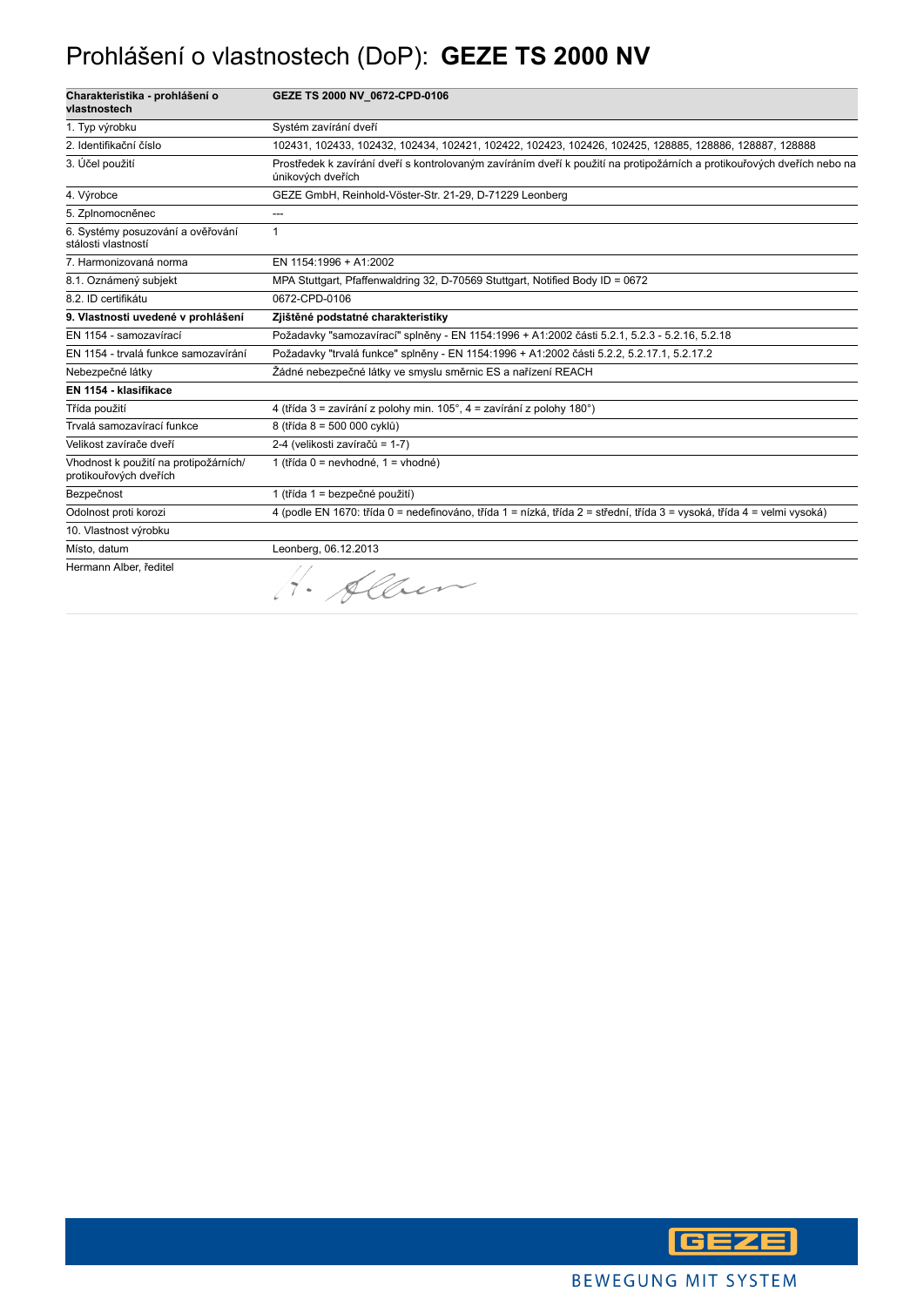# Izjava o svojstvima (DoP): **GEZE TS 2000 NV**

| Oznaka Izjava o svojstvima                                       | GEZE TS 2000 NV_0672-CPD-0106                                                                                                  |
|------------------------------------------------------------------|--------------------------------------------------------------------------------------------------------------------------------|
| 1. Vrsta proizvoda                                               | Sustav zatvarača vrata                                                                                                         |
| 2. Identifikacijski broj                                         | 102431, 102433, 102432, 102434, 102421, 102422, 102423, 102426, 102425, 128885, 128886, 128887, 128888                         |
| 3. Namjena                                                       | Naprava za kontrolirano zatvaranje vrata za uporabu na protupožarnim i/ili protudimnim vratima ili na evakuacijskim<br>vratima |
| 4. Proizvođač                                                    | GEZE GmbH, Reinhold-Vöster-Str. 21-29, D-71229 Leonberg                                                                        |
| 5. Ovlaštena osoba                                               | ---                                                                                                                            |
| 6. Sustav za ocjenu postojanosti svojstva 1                      |                                                                                                                                |
| 7. Usklađena norma                                               | EN 1154:1996 + A1:2002                                                                                                         |
| 8.1. Prijavljeno tijelo                                          | MPA Stuttgart, Pfaffenwaldring 32, D-70569 Stuttgart, Notified Body ID = 0672                                                  |
| 8.2. ID certifikata                                              | 0672-CPD-0106                                                                                                                  |
| 9. Prijavljeno svojstvo                                          | Utvrđena važna svojstva                                                                                                        |
| EN 1154 - samozatvarajući                                        | Zahtjevi "samozatvarajući" su ispunjeni - EN 1154:1996 + A1:2002 odlomci 5.2.1, 5.2.3 - 5.2.16, 5.2.18                         |
| EN 1154 - Trajna funkcija<br>samozatvaranja                      | Zahtjevi "trajna funkcija" su ispunjeni - EN 1154:1996 + A1:2002 odlomci 5.2.2, 5.2.17.1, 5.2.17.2                             |
| Opasne tvari                                                     | Nema opasnih tvari u smislu direktiva Europske unije i Uredbe REACH                                                            |
| Klasifikacija EN 1154                                            |                                                                                                                                |
| Klasa primjene                                                   | 4 (klasa 3 = zatvaranje iz min. 105°, 4 = zatvaranje iz 180°)                                                                  |
| Trajna funkcija samozatvaranja                                   | 8 (klasa 8 = 500.000 ciklusa)                                                                                                  |
| Veličina zatvarača vrata                                         | 2-4 (veličine zatvarača vrata = 1-7)                                                                                           |
| Prikladnost za uporabu na<br>protupožarnim / protudimnim vratima | 1 (klasa 0 = nije prikladno, 1 = prikladno)                                                                                    |
| Sigurnost                                                        | 1 (klasa $1 =$ sigurnost uporabe)                                                                                              |
| Otpornost na koroziju                                            | 4 (prema EN 1670: klasa 0 = nije definirana, klasa 1 = mala, klasa 2 srednja, klasa 3 = visoka, klasa 4 = vrlo visoka)         |
| 10. Svojstvo proizvoda                                           |                                                                                                                                |
| Miesto, datum                                                    | Leonberg, 06.12.2013                                                                                                           |
| Hermann Alber, direktor                                          | H. Alber                                                                                                                       |